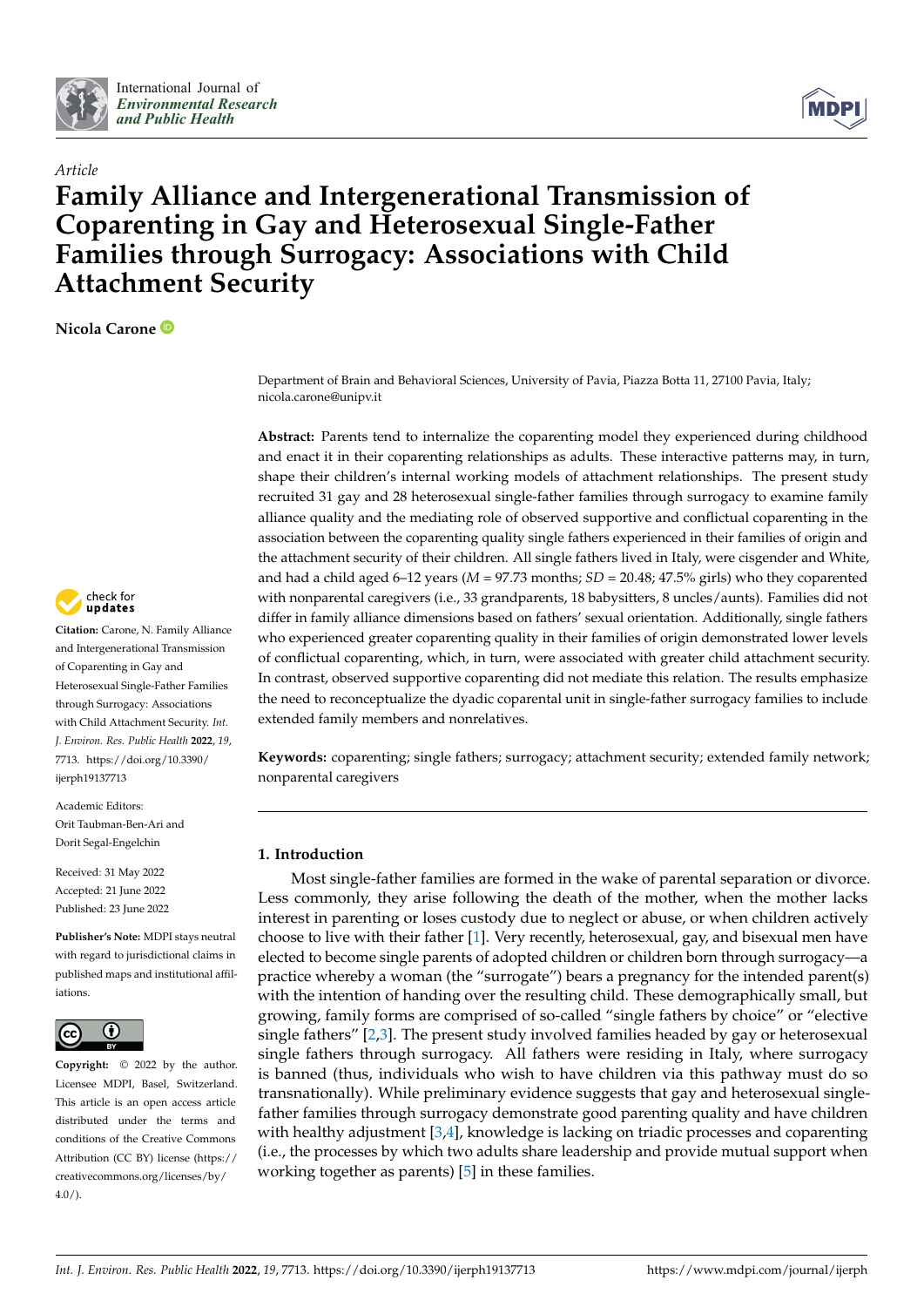Triadic interactions and coparenting may seem irrelevant in single-father families, given the lack of a second parent and the father's decision to parent alone [\[2\]](#page-14-1). However, it is not yet known whether single fathers through surrogacy indeed parent alone once their child is born, or whether they coparent with another adult within their social or family networks, in spite of their original intention. Previous research with single mothers who did not elect to parent alone (e.g., those who were teen mothers, got separated/divorced from the child's biological father, were widowed) suggests that extended family networks (e.g., the child's grandparents, aunts, or uncles) play an important role in childrearing, whether through indirect pathways (e.g., the provision of financial assistance) or through direct participation in childrearing activities [\[6](#page-14-5)[,7\]](#page-14-6). In this vein, preliminary research conducted in Italy with single fathers through surrogacy (from which part of the present study sample was derived) shows that these fathers are generally affluent [\[2\]](#page-14-1). Therefore, it is likely that single fathers' extended family networks contribute to childrearing directly, through activities such as assisting with school transportation and caregiving while the father is at work, instead of financially. In addition, ethnographic research highlights that nonrelatives (e.g., friends and neighbors) frequently provide emotional and instrumental support to single parents [\[7\]](#page-14-6).

Coparenting scholars have highlighted that the coparenting construct is relevant for understanding family processes in diverse and single-parent families [\[8](#page-14-7)[,9\]](#page-14-8). However, to date, no research has explored coparenting arrangements in single-father families through surrogacy, and it remains unknown whether single fathers actually coparent with an extended family member or nonrelative, and, if so, the extent to which this arrangement influences child adjustment. In the present study, child adjustment was examined in terms of attachment security.

# *1.1. The Family Alliance and Coparenting in Single-Parent Families*

The advent of family systems theory and the subsequent increase in attention to triadic (e.g., mother–father–child) interactions—rather than dyadic (e.g., mother–child) interactions alone [\[10\]](#page-14-9)—have led to increased research on coparenting. To the extent that coparenting is conceptualized as a triadic (i.e., whole family) level of analysis within the family system [\[5](#page-14-4)[,11\]](#page-14-10), it comprises varying dimensions of interactions. Supportive interactions describe those in which parents support and reinforce one another's parenting activities, and unsupportive interactions describe inconsistent coparenting, conflict, and parents' undermining of one another's parenting efforts.

In parallel, empirical and clinical evidence shows that interaction quality within the family is associated with children's social, emotional, and cognitive development (e.g., [\[12–](#page-14-11)[14\]](#page-14-12)). In this vein, the family alliance has been defined as the family's ability to work together as a team during daily activities involving both parents and the child, such as during playtime, meals, or caretaking [\[15](#page-14-13)[,16\]](#page-14-14). The family alliance has been identified as a key family-level process (i.e., a relational phenomenon that emerges from group-level interactions) that is critical to family dynamics. The family alliance model outlines four components of interactive family coordination: (a) the participation of all family members; (b) role organization; (c) focalization on a common interactive focus; and (d) affect sharing and empathy [\[15](#page-14-13)[–17\]](#page-14-15). A family alliance may be categorized as "cooperative", "conflicted", or "disordered", depending on the relative levels of cooperation, competition and conflict, and exclusion and chaotic interactions, respectively, within the triad. Conflicted and disordered family alliances are considered potentially problematic.

Of note, the family alliance cannot be derived from the observation of the separate mother–child, father–child, or mother–father dyads, or from the analysis of self-reported data [\[18\]](#page-15-0). Rather, the best way to capture its emergent properties is to observe the system "in action"—that is, through direct observation of triadic (or polyadic) interactions during free play or semi-standardized situations, such as the Lausanne Trialogue Play (LTP) [\[17](#page-14-15)[,19\]](#page-15-1). The LTP is a standardized, observational, triadic situation designed to assess a family's degree of coordination while completing a rather complicated task. Within this procedure,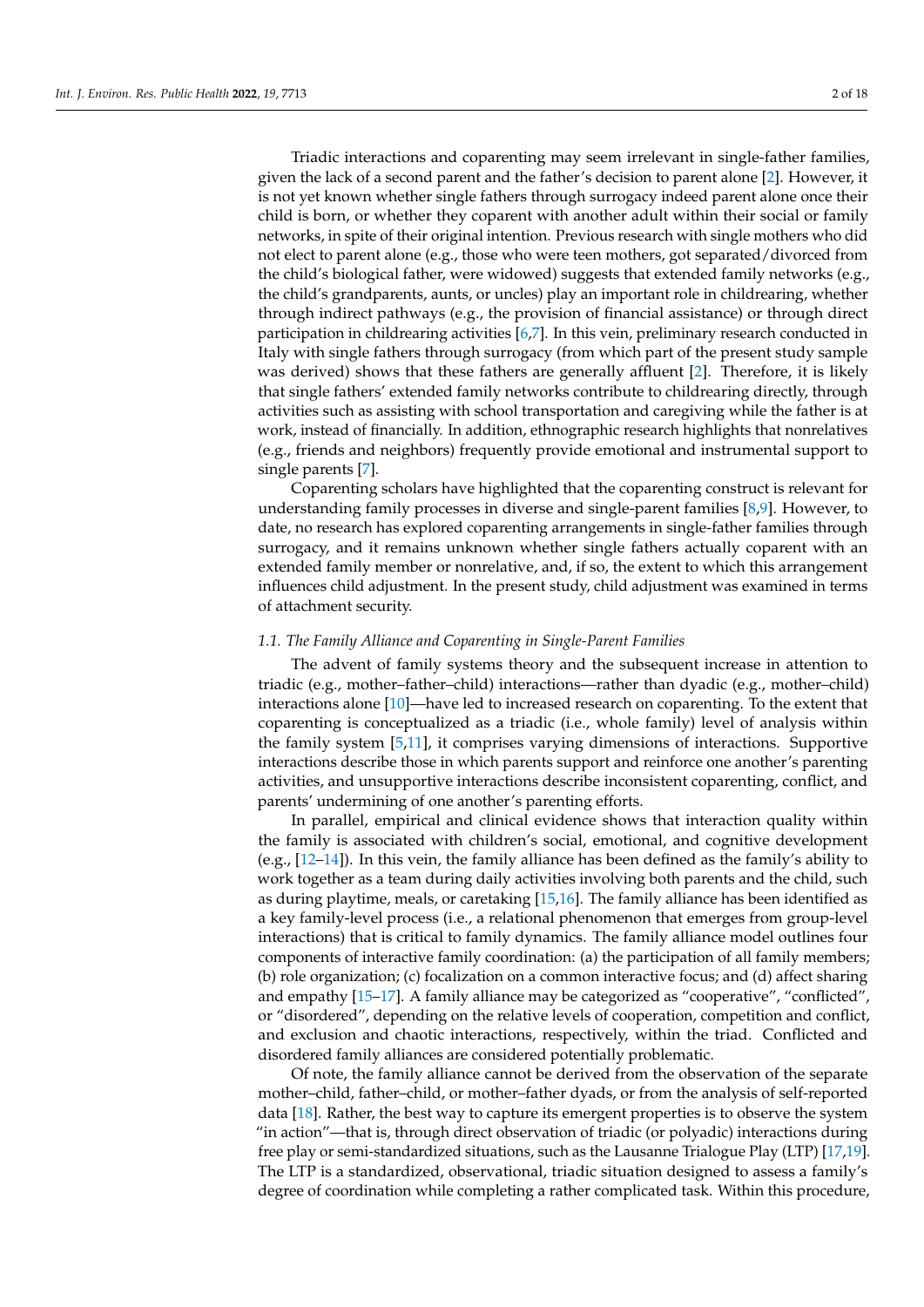the child is incorporated as an active family member in different interactive contexts (i.e., being stimulated by one parent or by both, and watching them discuss). Additionally, the parents are tasked with acting out different roles (i.e., being active under observation, coordinating with the other parent). The LTP's systematic assessment with coding grids evaluating nonverbal interactive dimensions has shown good criterion-related validity and construct validity. Additionally, the LTP is widely used for clinical and research purposes [\[15](#page-14-13)[,17\]](#page-14-15).

Previous research with heterosexual biological parent families has indicated that the family alliance is fairly stable from pregnancy to children's toddler years, and predictive of child outcomes at the ages of 18 months and 5 years, particularly with respect to social skills, theory of mind, and understanding of inner states [\[12,](#page-14-11)[20](#page-15-2)[,21\]](#page-15-3). Other studies have linked unresolved conflict within the parental unit to several adverse child outcomes [\[22–](#page-15-4)[24\]](#page-15-5), whether due to the disruption of both parents' relationships with the child (i.e., the socalled "spillover effect", whereby parenting behavior becomes irritable and distant) or due to the child's witnessing of hostile and competitive exchanges between parents.

Observation instruments and procedures, including the LTP, have rarely been used to assess the family alliance and coparenting in families other than those formed by two heterosexual parents through unassisted conception (for exceptions, see [\[25,](#page-15-6)[26\]](#page-15-7)). Additionally, although the LTP was developed to analyze triadic interactions up to middle childhood, most LTP studies have involved only infants and preschool children (e.g., [\[12,](#page-14-11)[17,](#page-14-15)[27](#page-15-8)[,28\]](#page-15-9)). Therefore, further LTP research is needed with school-age children, because, at this age, children develop more sophisticated strategies for controlling and self-regulating their behavior, become increasingly competent in communicating with parents about their internal states (thereby becoming better adjusted), and are more able to manage developmental challenges (thereby improving their engagement with parents and shared activities) [\[29\]](#page-15-10). In fact, child involvement and goal-directed partnership are the two interactive scales used in the LTP to assess the unique contribution offered by the child to triadic interactions.

Current knowledge about coparenting and childrearing assistance in single-parent families mainly derives from research with single mothers who did not elect to have a child and/or to parent alone (e.g., [\[6,](#page-14-5)[30–](#page-15-11)[32\]](#page-15-12)). This research shows that the quality of the relationships these single mothers have with their coparents is associated with both maternal and child adjustment [\[31–](#page-15-13)[33\]](#page-15-14). Mothers who report greater conflict with coparents regarding childrearing are more likely to have children with greater internalizing and externalizing difficulties than are mothers who report less conflict [\[33\]](#page-15-14). This line of research suggests that, if the relationships between single fathers and other adults with whom they coparent are positive, there may be benefits for child adjustment.

As the present study examined single fathers who were heterosexual or gay, previous research on the family alliance and coparenting across diverse family forms (with respect to parents' sexual orientation) is also relevant. Studies with two-parent families have shown many similarities in parents' management of coparenting-related challenges, regardless of their sexual orientation [\[34](#page-15-15)[–36\]](#page-15-16). Nonetheless, they have also emphasized some unique and specialized ways in which gay and lesbian parents approach decisions about parenting roles and responsibilities. While heterosexual couples tend to specialize more than gay and lesbian couples (i.e., heterosexual mothers tend to engage in more unpaid childcare labor while heterosexual fathers tend to work more outside the home), gay and lesbian couples tend to be more equitable in their parenting tasks and roles and more satisfied with their division of responsibilities (e.g., [\[26,](#page-15-7)[37](#page-15-17)[–39\]](#page-15-18)). Overall, irrespective of parents' sexual orientation, supportive coparenting has been shown to be associated with better child adjustment [\[40\]](#page-15-19). In terms of the family alliance, no study has been conducted with gay fathers. However, some evidence from lesbian mother families shows similar functional family alliances in lesbian mother and heterosexual parent families [\[25,](#page-15-6)[26\]](#page-15-7). Whether these results also extend to gay and heterosexual single fathers through surrogacy remains unknown.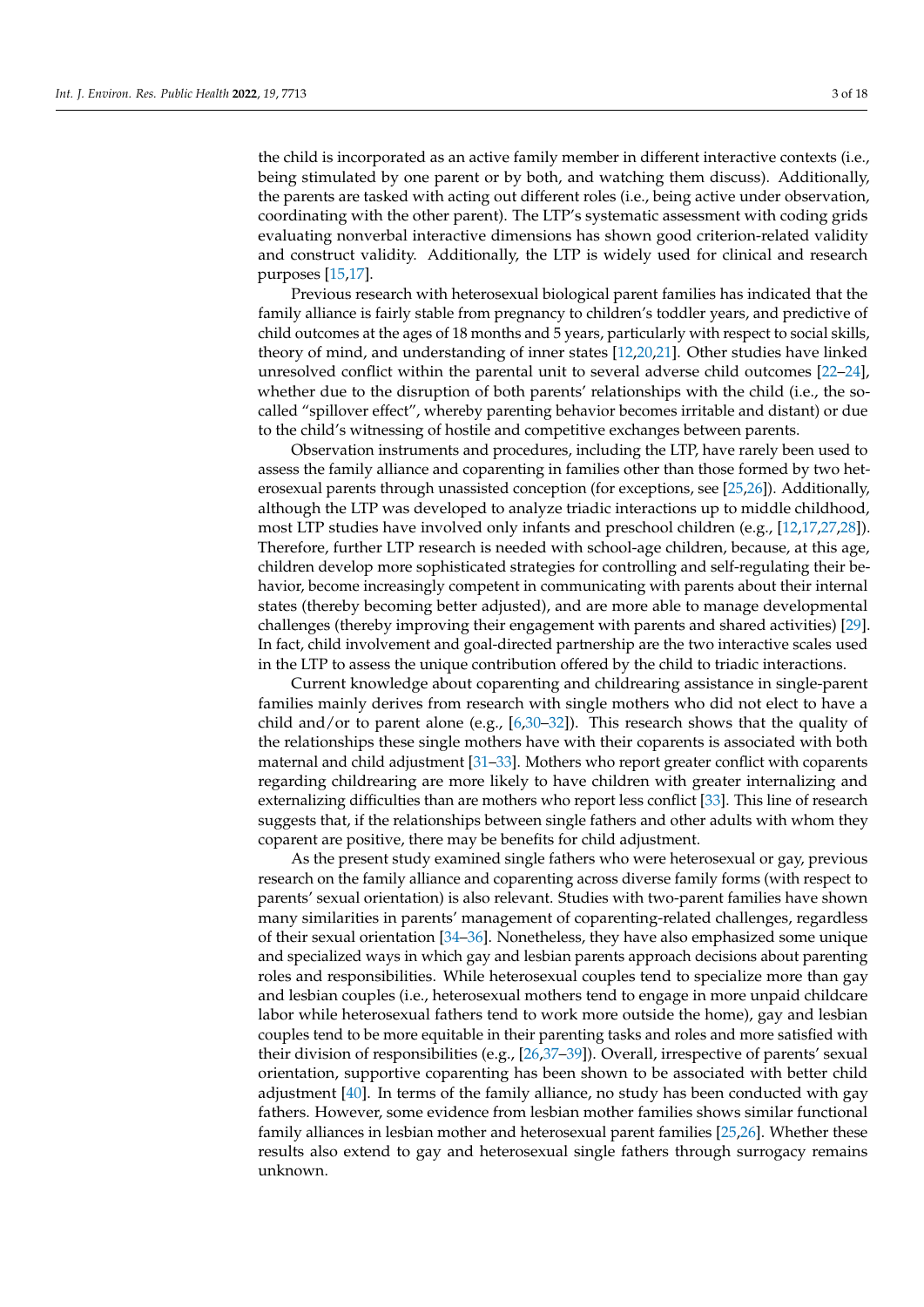## *1.2. Associations between Coparenting Experienced in the Family of Origin and Child Attachment Security through Observed Coparenting*

The intergenerational transmission of parenting holds that parents' own experiences as a child influence their childrearing practices and attitudes [\[41](#page-15-20)[,42\]](#page-15-21). What is transmitted across generations, however, is not only a behavioral style, but also a more complex structure of the self that impacts one's relationship with one's own child, at both conscious and unconscious levels, and is likely activated during parent–child interactions [\[43\]](#page-15-22). Similarly, parents internalize the coparenting model they experienced during childhood and express this as an interaction style in their coparenting relationships as adults [\[44,](#page-15-23)[45\]](#page-15-24). Therefore, individuals who observed a competent parenting partnership in their family of origin likely have a more functional framework for their own coparenting [\[45\]](#page-15-24).

To date, only a few studies have examined the associations between relationships in parents' families of origin and actual coparenting quality. These studies have all been conducted with heterosexual biological parent families, in which the coparents share (or shared, in the case of divorce) a marital relationship. For example, among 47 heterosexual intact couples, McHale [\[46\]](#page-15-25) found that mothers'—but not fathers'—relationships with their own parents were related to spousal discrepancies in warmth and investment during interactions with their infant children. Additionally, in a study with 101 heterosexual couples, Van Egeren [\[45\]](#page-15-24) showed that fathers who perceived their own parents as having maintained a successful coparenting relationship were more likely to rate their own coparenting positively when their children were aged 1, 3, and 6 months. The Van Egeren [\[45\]](#page-15-24) study suggests that models for negotiating parental disagreements and providing coparental support may be particularly valuable for heterosexual men. It further suggests that heterosexual men tend to experience a general relationship quality that links multiple relationships in their lives (i.e., with their coparent and their family of origin), in contrast to heterosexual women, who tend to evaluate particular relationships with greater specificity [\[47\]](#page-16-0). It is not yet known whether coparenting in a parent's family of origin makes a unique contribution to the parent's own coparenting within triadic interactions in diverse family forms, such as single-father families through surrogacy.

Looking at the effects of coparenting on the parent–child relationship, a family systems perspective on attachment [\[48\]](#page-16-1) suggests that family functioning at the triadic level may directly influence functioning at the dyadic level (parent–child). Nonetheless, the association between coparenting and the child–parent attachment relationship has rarely been examined. Additionally, again, our current knowledge derives from heterosexual biological parent families. In this family type, Newland et al. [\[49\]](#page-16-2) found that a higher quality of father-reported coparenting was associated with higher secure-base behavior in children. Additionally, Caldera and Lindsey [\[50\]](#page-16-3) found that competitive coparenting was associated with less secure infant–mother and infant–father attachment relationships. Another study by Perez et al. [\[51\]](#page-16-4) showed that cooperative triadic interactions were related to more secure attachment representations among preschool children. Similarly, Brown et al. [\[52\]](#page-16-5) documented a positive association between supportive coparenting and infant– father attachment security, while finding a nonsignificant association between supportive coparenting and infant–mother attachment security. Support for the abovementioned results was provided by a meta-analysis by Teubert and Pinquart [\[53\]](#page-16-6), which revealed insecure child–parent attachment among children experiencing more negative coparenting.

Of note, the different results for mothers and fathers suggest that family relations may have divergent effects on the emergence of infant–mother and infant–father attachment relationships. This theory is aligned with studies reporting that family relations have a greater effect on fathers than on mothers [\[54,](#page-16-7)[55\]](#page-16-8). However, as the abovementioned studies involved heterosexual two-parent families (in which mothers tend to be more engaged than fathers in childcare), it cannot be determined whether the results reflect the effects of parent gender or caregiving role [\[35\]](#page-15-26). In this vein, research with single-father families through surrogacy, in which fathers are likely to be the primary caregivers, is essential to gain further insight into this question.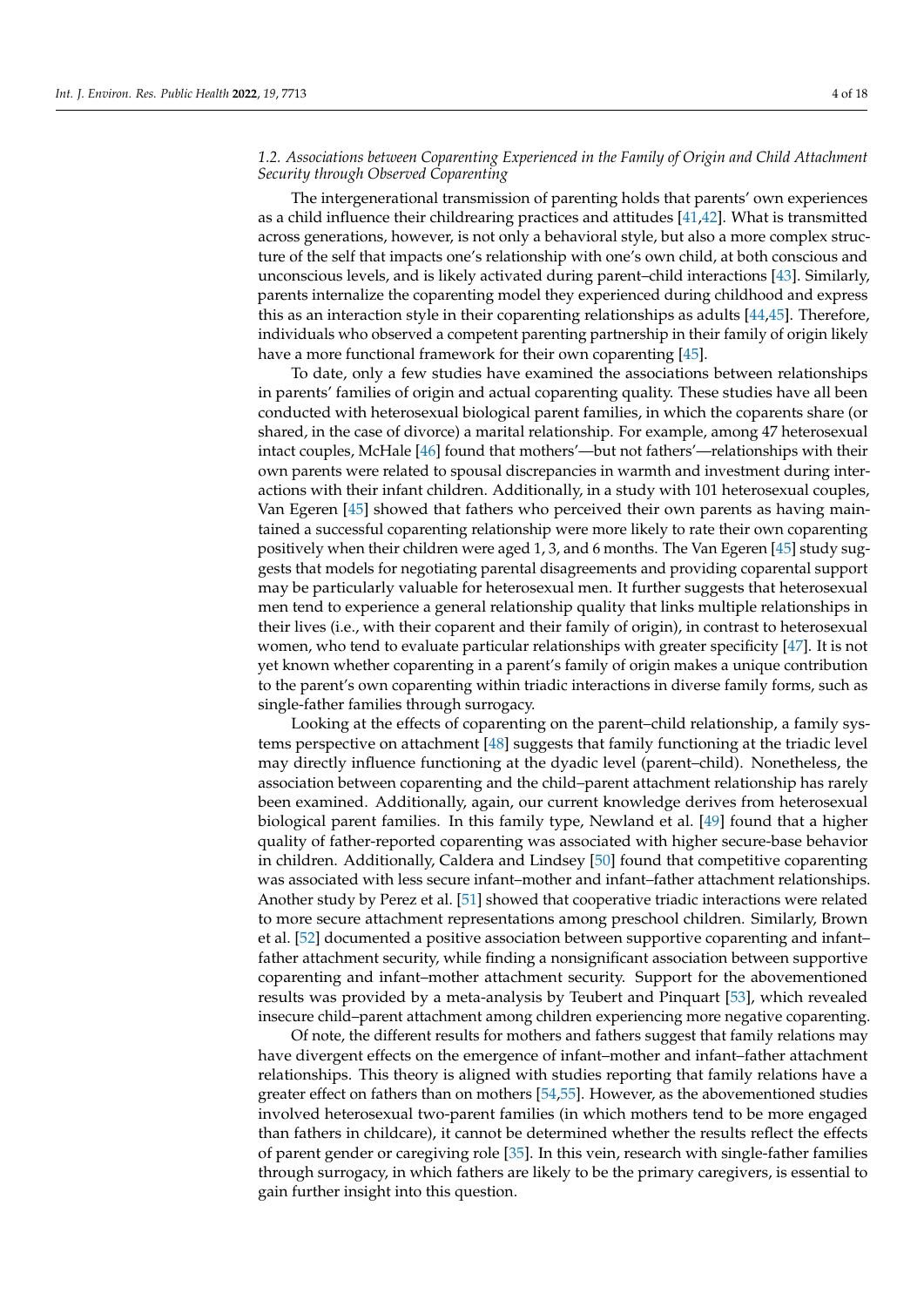Multiple explanations for how coparenting might affect the child–parent attachment relationship exist, as also noted by Brown et al. [\[52\]](#page-16-5). One possibility is that coparenting directly shapes children's internal working models of attachment relationships [\[56\]](#page-16-9). Indeed, interparental discord is thought to promote feelings of helplessness and self-blame [\[57\]](#page-16-10) that may be reflected in child–parent attachment relationships or children's representations of these relationships. In this vein, discord around childrearing may be especially likely to affect the child's attachment system [\[58\]](#page-16-11), whereas support and harmony between parents may promote greater security in child–parent attachment relationships. Overall, it stands to reason that children who experience cooperative, coordinated, and supportive coparental interactions may perceive their parents as secure and trustworthy caregivers to whom they can return in times of distress, danger, or illness. In contrast, children who are exposed to discordant, conflicted, and competitive parental interactions may experience feelings of insecurity and uncertainty towards each parent [\[50\]](#page-16-3). Second, according to the emotional security hypothesis [\[59\]](#page-16-12), children's chronic exposure to undermining behaviors between caregivers may contribute to emotional insecurity and subsequent difficulty regulating their own emotions [\[60\]](#page-16-13).

Third, Belsky's [\[61\]](#page-16-14) process model of the determinants of parenting suggests that childrearing support from extended family networks or nonrelatives might represent a double-edged sword for single fathers, as recently also suggested by research on single mothers with grandparent childcare arrangements [\[62](#page-16-15)[–64\]](#page-16-16). On the one hand, such support may help fathers attend to their children while, at the same time, allowing them to focus on their performance at work. This may enhance single fathers' self-esteem and parental efficacy, with positive implications for parenting. On the other hand, tension and conflict in the father's extended family/nonrelative childcare networks may become a source of stress and disruption. In cases where the nonparental caregiver is the child's grandparent, uncle, or aunt, single fathers may re-experience unresolved family conflicts that exert a negative effect on their coparenting; alternatively, in cases where the nonparental caregiver is a friend or babysitter, the single father and the caregiver may have experienced very different coparenting styles in their families of origin, resulting in increased difficulty sharing coparenting values, styles, and practices.

To date, there has been no research on the effect of coparenting between single fathers and nonparental caregivers on child attachment security. Based on the research and theories reviewed above, the present study preliminarily examined who single fathers identified as coparents and whether family alliance dimensions (including coparenting) and child attachment security differed across family type and child gender, as well as whether there were differences between gay and heterosexual single fathers in the coparenting quality they experienced in their families of origin. Finally, the study investigated the intergenerational transmission of coparenting and its effect on the attachment security of single fathers' school-age children born through surrogacy. Specifically, it was hypothesized that single fathers who experienced higher coparenting quality in their families of origin would have children with higher levels of attachment security, and this relationship would be mediated through higher supportive coparenting and lower conflictual coparenting during the LTP.

## **2. Materials and Methods**

## *2.1. Participants*

The present study comprises part of a larger project on parenting and child adjustment in single-father families through surrogacy [\[3](#page-14-2)[,4](#page-14-3)[,65\]](#page-16-17). However, data presented here have not been published before. Participants were 31 gay single-father families and 28 heterosexual single-father families through surrogacy. All families lived in Italy and had a child aged 6–12 years. In families with more than one child in the relevant age range, the oldest child was studied. All fathers self-identified as cisgender, were White, and lived alone with their target child. Although single-father families were not recruited on the basis of the type of surrogacy practiced (i.e., genetic vs. gestational), all used gestational surrogacy (involving the father's sperm, an egg donor, and a gestational carrier). All families were required to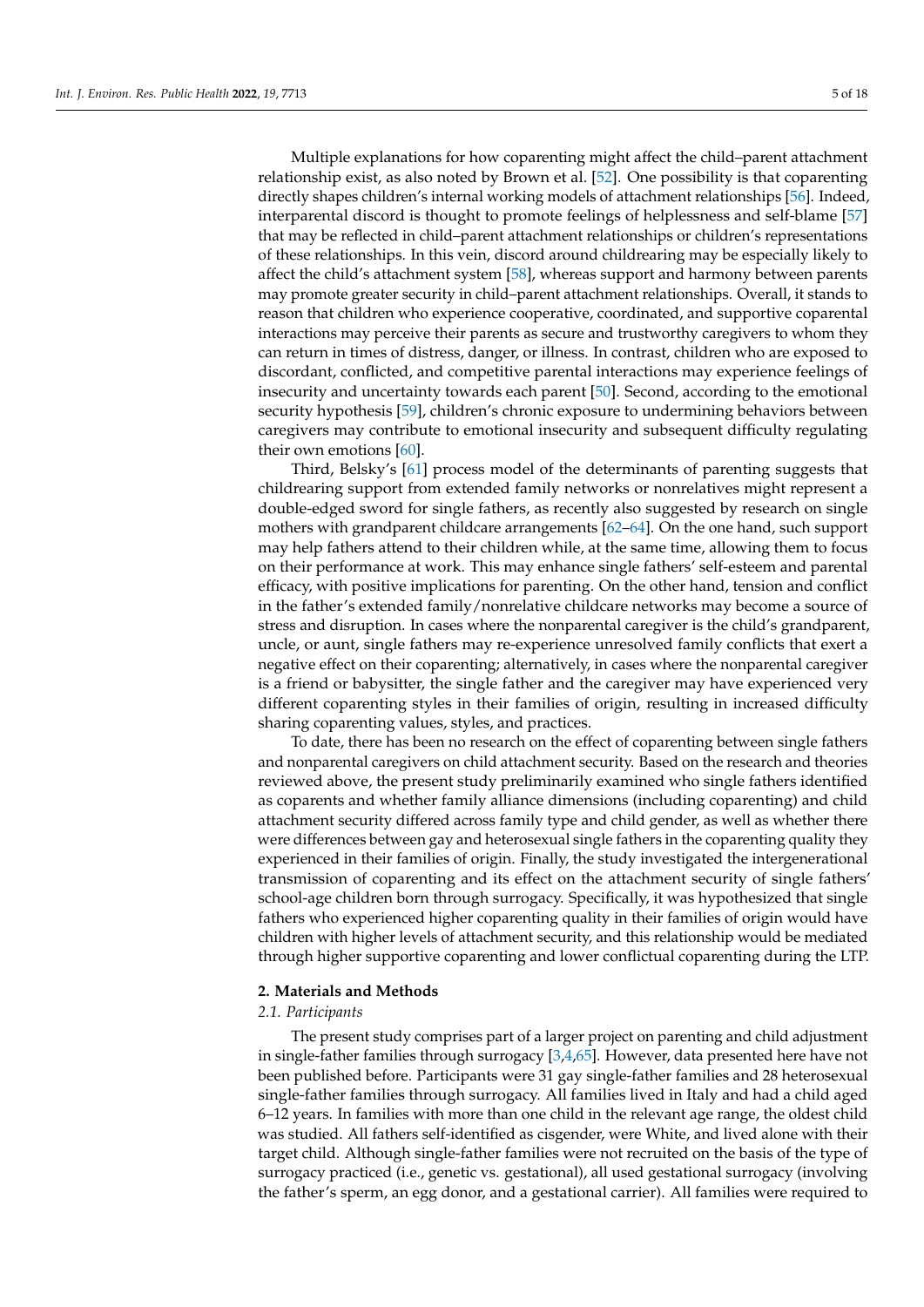have a nonparental caregiver who frequently (i.e., at least three times per week) spent time with the child. Then, each single father was asked to identify the second most important person (if any) who assisted in childrearing. In this category, the fathers identified 33 grandparents, 18 babysitters, and 8 uncles/aunts.

To be included in the larger project, single fathers (a) had to self-identify as gay or heterosexual; (b) must have decided to undertake parenting alone; (c) could not have cohabited since the target child's birth; (d) could not have been involved in a non-cohabiting relationship lasting longer than 6 months; (e) needed to have a target child aged 6–12 years who had been conceived through surrogacy. As single-father families are an extremely difficult-to-reach population, multiple recruitment strategies were used: (a) the researchers posted online advertisements on the websites of single-parent groups (*n* = 18, 30.5%); (b) participants passed information about the study to friends, colleagues, and acquaintances who fit the study criteria and/or disseminated information about the study through social media (*n* = 36, 61.0%); and (c) an association of same-sex parents distributed information about the study via their mailing list (*n* = 5, 8.5%). Table [1](#page-6-0) presents families' demographic characteristics.

**Table 1.** Descriptive statistics of sociodemographic factors by family type (*N* = 59).

|                                                | Gay Single-Father<br>Heterosexual<br><b>Families</b><br><b>Single-Father Families</b><br>$(n = 31)$<br>$(n = 28)$ |              | $\chi^2$ (df) | $\boldsymbol{p}$ |
|------------------------------------------------|-------------------------------------------------------------------------------------------------------------------|--------------|---------------|------------------|
| Child gender                                   |                                                                                                                   |              | 0.169(1)      | 0.681            |
| Boy                                            | $15(48.4\%)$                                                                                                      | $16(57.1\%)$ |               |                  |
| Girl                                           | $16(51.6\%)$                                                                                                      | 12 (42.9%)   |               |                  |
| Number of siblings                             |                                                                                                                   |              | 0.052(1)      | 0.819            |
| 0                                              | 24 (77.4%)                                                                                                        | 20 (71.4%)   |               |                  |
| 1                                              | $7(22.6\%)$                                                                                                       | $8(28.6\%)$  |               |                  |
| Family residence                               |                                                                                                                   |              | 0.021(2)      | 0.990            |
| Northern Italy                                 | 13 (41.9%)                                                                                                        | 12 (42.9%)   |               |                  |
| Central Italy                                  | $16(51.6\%)$                                                                                                      | 14 (50.0%)   |               |                  |
| Southern Italy                                 | $2(6.5\%)$                                                                                                        | $2(7.1\%)$   |               |                  |
| Father race/ethnicity (White)                  | 31 (100%)                                                                                                         | 28 (100%)    | 0.000(1)      | 1.000            |
| Father educational attainment                  |                                                                                                                   |              | 1.202(2)      | 0.548            |
| Undergraduate degree                           | $6(19.4\%)$                                                                                                       | $5(17.9\%)$  |               |                  |
| Master's degree                                | $16(51.6\%)$                                                                                                      | 18 (64.2%)   |               |                  |
| Post-doctoral degree                           | $9(29.0\%)$                                                                                                       | $5(17.9\%)$  |               |                  |
| Father work status                             |                                                                                                                   |              | 0.051(1)      | 0.821            |
| Full-time                                      | 26 (82.9%)                                                                                                        | 25 (83.3%)   |               |                  |
| Part-time                                      | $5(17.1\%)$                                                                                                       | $3(16.7\%)$  |               |                  |
| Father relationship status                     |                                                                                                                   |              | 1.960(1)      | 0.161            |
| Single                                         | 25 (80.7%)                                                                                                        | $17(60.7\%)$ |               |                  |
| In a relationship                              | $6(19.3\%)$                                                                                                       | 11 (39.3%)   |               |                  |
| Nonparental caregivers involved in coparenting |                                                                                                                   |              | 1.270(2)      | 0.530            |
| Child's grandparent                            | 17(54.8)                                                                                                          | 16(57.1)     |               |                  |
| Single father's mother                         | 14 (82.4)                                                                                                         | 15(97.75)    |               |                  |
| Single father's father                         | 3(17.6)                                                                                                           | 1(6.25)      |               |                  |
| Child's babysitter                             | 11(35.5)                                                                                                          | 7(25.0)      |               |                  |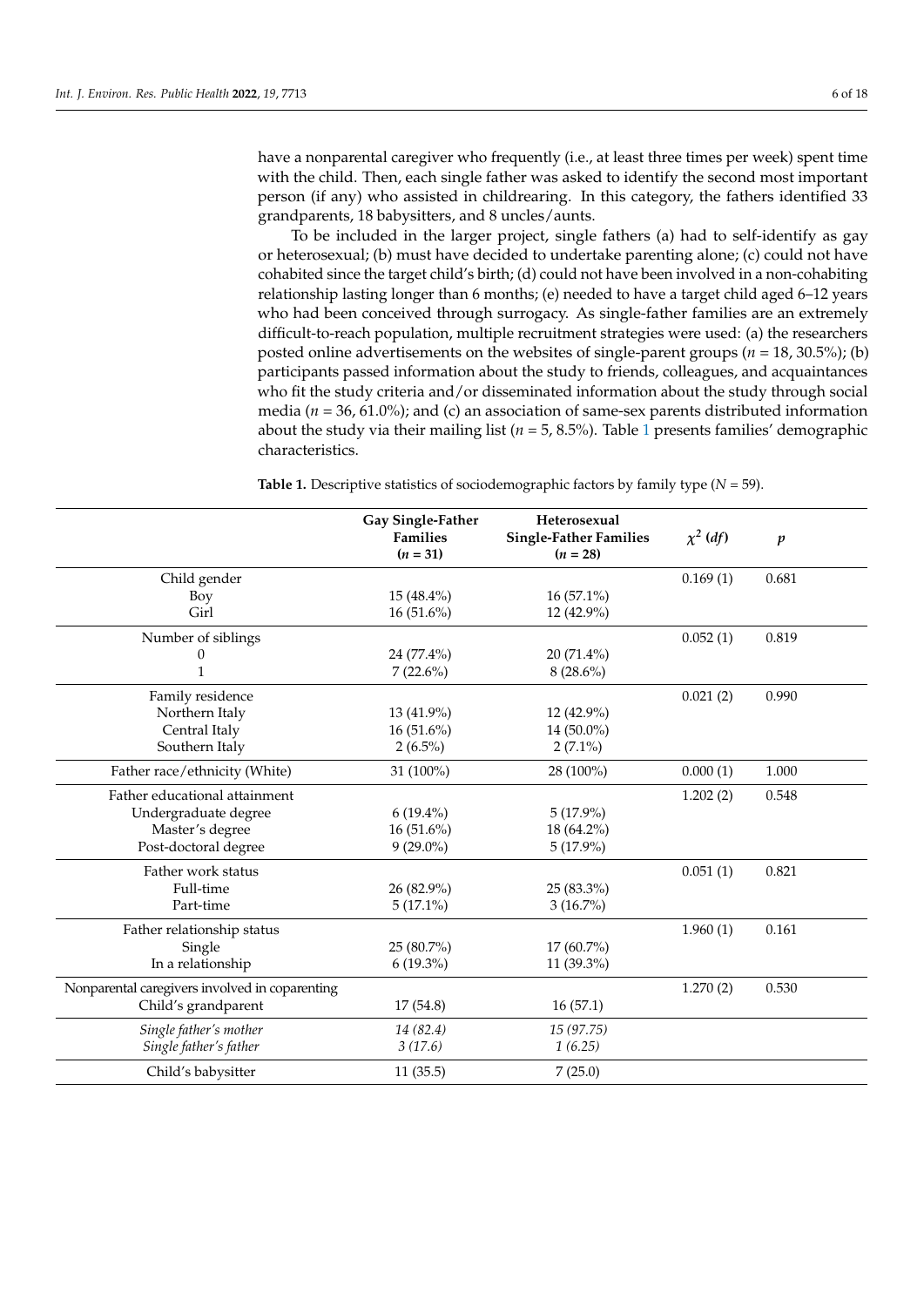|                         | <b>Gay Single-Father</b><br><b>Families</b><br>$(n = 31)$ | Heterosexual<br><b>Single-Father Families</b><br>$(n = 28)$ | $\chi^2$ (df) | v     |                  |
|-------------------------|-----------------------------------------------------------|-------------------------------------------------------------|---------------|-------|------------------|
| Child's uncle/aunt      | 3(9.7)                                                    | 5(17.9)                                                     |               |       |                  |
| Single father's brother | 1(33.3)                                                   | 0                                                           |               |       |                  |
| Single father's sister  | 2(66.7)                                                   | 5(100.0)                                                    |               |       |                  |
|                         | M(SD)                                                     | M(SD)                                                       | $F$ (df)      |       | $\eta_{\rm p}^2$ |
| Child age (months)      | 95.68 (19.20)                                             | 100.00 (21.93)                                              | 0.652(1.57)   | 0.423 | 0.011            |
| Father age (years)      | 45.26 (6.71)                                              | 44.96 (7.01)                                                | 0.027(1.57)   | 0.870 | < 0.001          |
| Annual household income | 70,032.26 (28,568.32)                                     | 65, 357.14 (26, 226.53)                                     | 0.426(1.57)   | 0.517 | 0.007            |

#### <span id="page-6-0"></span>**Table 1.** *Cont*.

Note: For 2 × 2 contingency tables, chi-square statistic with Yates correction was considered.

#### *2.2. Procedure*

The study was conducted according to the guidelines of the Declaration of Helsinki, and was approved by the Ethics Committee of the Department of Developmental and Social Psychology of Sapienza University of Rome (protocol 245/2016; Title: "Parent– Child Relationship and Child Adjustment in Single-Father Families Formed Through Surrogacy"). Written informed consent was obtained from all adult participants (i.e., fathers and nonparental caregivers). Parents also consented for their child to participate and the nonparental caregiver to be contacted. Verbal assent was gained from children. Each participant was reminded that their responses would be confidential and that participation in all or part of the study could be terminated at any time; such information was conveyed to the children in an age-appropriate manner, both before and during their participation. Families were assessed at home by a researcher trained in the study techniques, and no compensation was offered to participants. Data were collected between November 2016 and May 2019.

#### *2.3. Measures*

## 2.3.1. Coparenting in the Family of Origin

Each father completed the 12-item questionnaire created by Stright and Bales [\[44\]](#page-15-23) to assess coparenting in their family of origin during childhood. The frequency with which parents displayed supportive (6 items: e.g., "My parents listened to one another when one of them had something to say about me") and conflictual (6 items: e.g., "My parents criticized each other's parenting") coparenting behaviors was rated on a 5-point scale ranging from 1 (*never*) to 5 (*always*). Overall scores for coparenting quality in fathers' families of origin were calculated by reverse coding the conflictual items and averaging all items, with higher scores indicating higher coparenting quality. Cronbach's alphas were 0.87 and 0.89 for gay and heterosexual single fathers, respectively.

#### 2.3.2. Observed Family Alliance and Coparenting

The family alliance and coparenting dynamics were observed during the LTP [\[17](#page-14-15)[,19\]](#page-15-1). The LTP is a semi-standardized role-play situation designed to systematically observe how a family of three handles triangular interactions as they move through four possible relational configurations. In the present study, the relational configurations included: dyadic father– child play in the presence of the nonparental caregiver; dyadic nonparental caregiver–child play in the presence of the father; father–nonparental caregiver–child triadic play; and father–nonparental caregiver discussion of this task while the child watches. Although the LTP was originally developed and conducted as a laboratory procedure [\[17](#page-14-15)[,19\]](#page-15-1), in the present study it was adapted for the home setting, in order to reach as many families as possible (for more information on LTP conducted in the home setting, see [\[62](#page-16-15)[,66\]](#page-16-18)).

Given the children's age, each family was invited to cooperate and work together to plan a birthday party as they would usually do. The father, the nonparental caregiver, and the child sat at a round table, with their body positions forming a triangle. Interac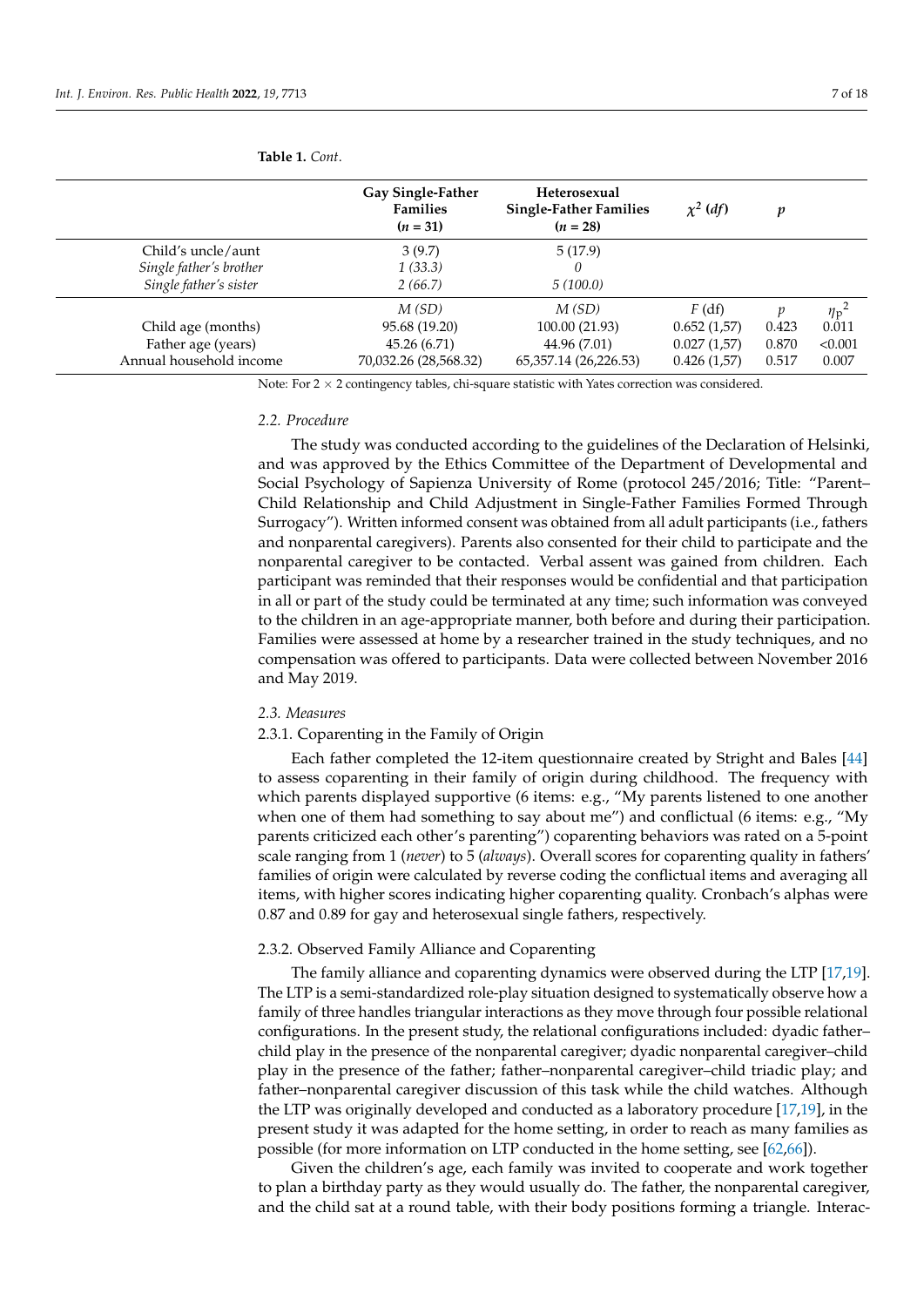tions were videotaped using two cameras—one recording the father and the nonparental caregiver from the front and the other recording the child. Participants were instructed that the duration of the entire task would be approximately 12–15 min (according to the standard duration of triadic free play in naturalistic conditions with children older than 18 months) [\[17,](#page-14-15)[19\]](#page-15-1). Subsequently, they decided how long each scenario would last. The mean length of the entire task was 13:31 min (range: 10:58–15:02).

Each video was analyzed using the Family Alliance Assessment Scale (FAAS), version 6.3 [\[17\]](#page-14-15). The FAAS includes 15 scales (i.e., *Postures and Gazes*, *Inclusion of Partners*, *Role Implication*, *Structure*, *Co-construction*, *Parental Scaffolding*, *Family Emotional Warmth*, *Validation*, *Authenticity*, *Interactive Mistakes During Activities*, *Interactive Mistakes During Transitions*, *Coparental Support*, *Coparental Conflict*, *Child Involvement*, *Child Goal-Directed Partnership*) measuring 7 principal interactive functions (i.e., *participation*, *organization*, *focalization*, *affect sharing*, *timing/synchronization*, *coparenting subsystem*, *child subsystem*). Each scale assesses the triadic interaction according to a 3-point scoring system, as follows: 0 (*inappropriate*), 1 (*moderate*), and 2 (*appropriate*). Scores on the first 11 scales may be summed to generate a family alliance score, ranging from 0 to 22. A single reliable coder coded all videos. To test interrater reliability, 25% of the videos were coded by a second reliable coder, who was unaware of the fathers' sexual orientation (*Cohen's k* = 0.81 and 0.72 for the family alliance; overall, 15 scale scores, respectively, *p* < 0.001).

## 2.3.3. Child Attachment Security

Children completed the 15-item Security Scale Questionnaire [\[67\]](#page-16-19), which was used to assess their perception of attachment security to their father, using Harter's [\[68\]](#page-16-20) "Some kids . . . Other kids . . . " format (e.g., "Some kids find it easy to trust their dad BUT Other kids are not sure if they can trust their dad"). For each item, respondents are asked to indicate which statement is more characteristic of them and whether the statement is really true (1) or sort of true (4) for them. The scale generates a total score of attachment security by averaging the item scores, with higher scores indicating higher levels of perceived attachment security. In the present study, items were read aloud to the youngest children (aged 6–7 years), to ensure that they understood the questions. The reliability and validity of the SSQ have been assessed in both child and adolescent samples, showing moderate stability over time [\[69\]](#page-16-21) and convergence with observations of children's interactions with parents [\[67\]](#page-16-19). Cronbach's alphas were 0.80 and 0.78 for children of gay and heterosexual single fathers, respectively.

## *2.4. Data Analysis*

All analyses were performed using the statistical software R [\[70\]](#page-16-22). Descriptive statistics were used to report figures such as percentages, means, and standard deviations of sociodemographic variables, whereas correlations were used to report associations between children's and fathers' characteristics and the study variables. Subsequently, one analysis of variance (ANOVA) was performed to analyze differences in coparenting quality in fathers' families of origin between gay single fathers and heterosexual single fathers. Additionally, a further ANOVA and one multivariate analysis of variance (MANOVA) were performed to explore differences in child attachment security and each family alliance dimension (including the continuous total score of family alliance), respectively, across family type and child gender.

Finally, one parallel mediation model was performed to examine the intergenerational transmission of coparenting and its effect on child attachment security, computing 95% confidence intervals with bootstrap percentiles and 5000 resamples, as recommended by Hayes [\[71\]](#page-16-23). Coparenting quality in the family of origin was entered as the predictor and observed supportive coparenting and observed conflictual coparenting were entered as mediators. When demographic variables were significantly associated with the predictor, mediators, and/or outcome, they were included as covariates in the mediation analysis. A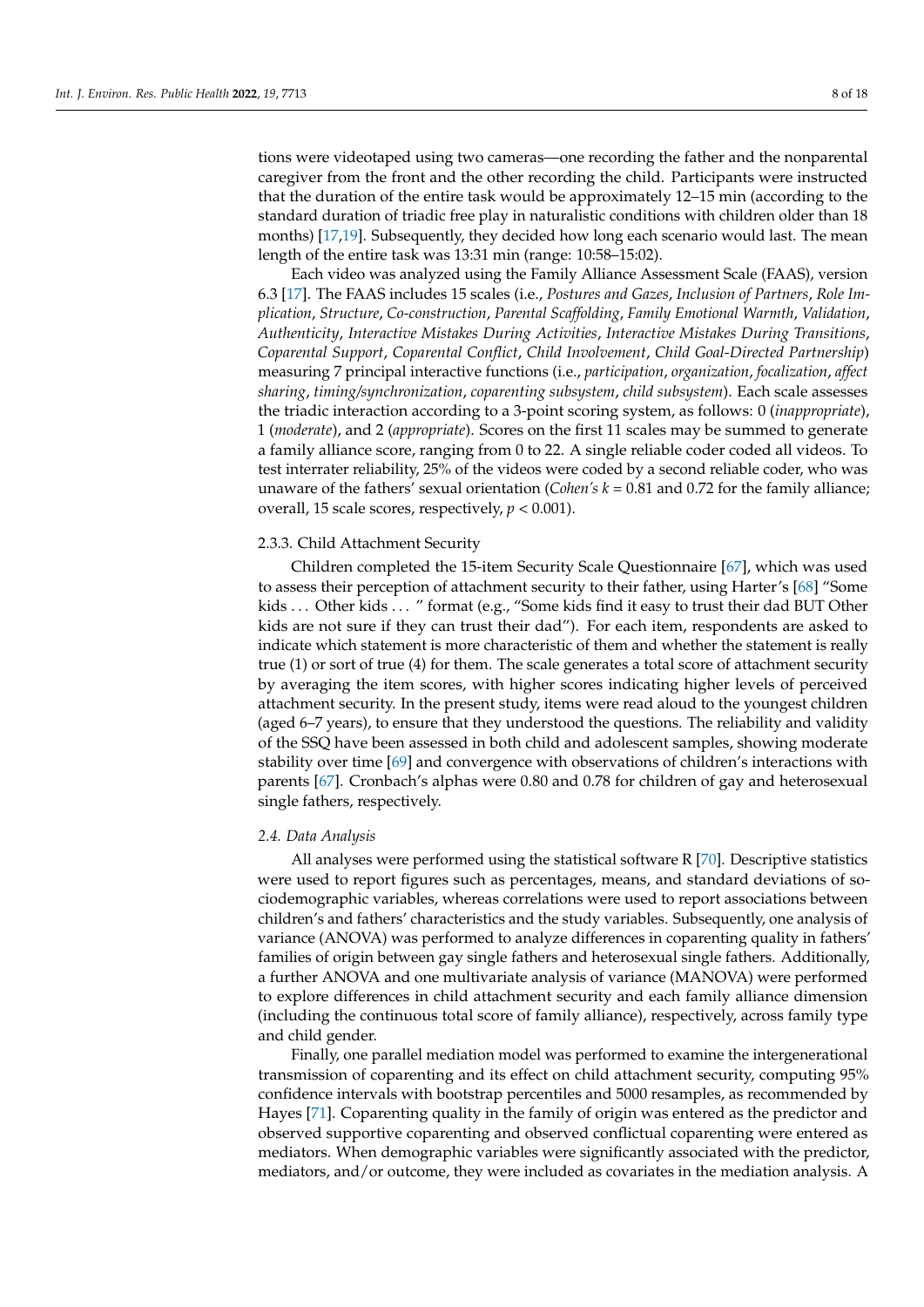post hoc Monte Carlo power simulation was computed to obtain the statistical power of the results for the indirect effects, using the shiny and MASS add-on R packages [\[72\]](#page-16-24).

#### **3. Results**

## *3.1. Descriptive Analyses*

Table [1](#page-6-0) presents participants' sociodemographic factors, and Table [2](#page-8-0) displays the associations between children's and fathers' demographic factors, child attachment security, coparenting quality in fathers' families of origin, observed coparenting, and the observed family alliance, by family type. Given the wide age range and the significant associations between child age and child attachment security, child age was entered as a covariate in the parallel mediation model.

<span id="page-8-0"></span>**Table 2.** Associations between children's and fathers' demographic factors, child attachment security, coparenting quality in fathers' families of origin, observed coparenting, and observed family alliance, by family type  $(N = 59)$ .

|                                                   |            | 2.        | 3.       | 4.         | 5.        | 6.          |           | 8.        | 9.       | 10.        | 11.         |
|---------------------------------------------------|------------|-----------|----------|------------|-----------|-------------|-----------|-----------|----------|------------|-------------|
| 1. Child gender                                   | 1.00       | $-0.235$  | $-0.091$ | $-0.014$   | $-0.415*$ | $-0.359*$   | $-0.232$  | $-0.130$  | $-0.102$ | $-0.139$   | $-0.051$    |
| 2. Child age                                      | 0.040      | 1.00      | 0.213    | 0.433      | 0.258     | $0.381*$    | $0.449*$  | $-0.068$  | 0.004    | $-0.011$   | $-0.028$    |
| 3. Number of siblings                             | 0.265      | $-0.028$  | 1.00     | $-0.080$   | $-0.006$  | $-0.129$    | 0.054     | $-0.003$  | 0.109    | $-0.203$   | $-0.080$    |
| 4. Father age                                     | 0.193      | $0.392*$  | 0.017    | 1.00       | $-0.041$  | $0.319^{+}$ | 0.208     | $-0.204$  | $-0.273$ | $-0.099$   | 0.023       |
| 5. Father educational attainment                  | $-0.362 +$ | 0.158     | 0.000    | 0.026      | 1.00      | 0.164       | 0.140     | $-0.259$  | $-0.181$ | 0.139      | $-0.120$    |
| 6. Annual household income                        | $-0.135$   | 0.196     | $-0.025$ | 0.313      | 0.220     | 1.00        | 0.177     | $-0.069$  | $-0.259$ | $0.413*$   | 0.039       |
| 7. Child attachment security                      | 0.067      | $0.396*$  | 0.202    | 0.284      | 0.161     | 0.186       | 1.00      | $0.368*$  | 0.279    | $-0.461*$  | $0.604$ *** |
| 8. Coparenting quality in the<br>family of origin | $-0.126$   | 0.001     | $-0.053$ | 0.132      | 0.031     | 0.098       | 0.158     | 1.00      | 0.212    | $-0.197$   | $0.395*$    |
| 9. LTP supportive coparenting                     | $-0.260$   | $-0.453*$ | 0.161    | $-0.342 +$ | 0.189     | $-0.120$    | 0.166     | 0.251     | 1.00     | $-0.333 +$ | 0.219       |
| 10. LTP conflictual coparenting                   | $-0.167$   | $-0.113$  | $-0.081$ | $-0.089$   | 0.083     | $-0.109$    | $-0.433*$ | $-0.444*$ | $-0.118$ | 1.00       | $-0.339*$   |
| 11. Family alliance score                         | $-0.050$   | $0.376*$  | $-0.275$ | 0.220      | $0.339 +$ | $0.383*$    | $0.544**$ | 0.242     | $-0.022$ | $-0.211$   | 1.00        |

Note: Associations for gay single-father families are displayed above the diagonal, whereas associations for heterosexual single-father families are displayed below the diagonal. Spearman *r* correlations were used for the associations between child gender and child age, number of siblings, father age, father educational attainment, annual household income, child attachment security, coparenting quality in the family of origin, LTP supportive coparenting, LTP conflictual coparenting, and family alliance; Pearson *r* correlations were used for the associations between child age, number of siblings, father age, father educational attainment, annual household income, child attachment security, coparenting quality in the family of origin, LTP supportive coparenting, LTP conflictual coparenting, and family alliance. Child gender is coded as:  $-1 = \text{boy; } 1 = \text{girl. }^{\dagger} p < 0.09$ . \*  $p < 0.05$ . \*\*  $p < 0.01$ . \*\*\* *p* < 0.001.

## *3.2. Who Do Single Fathers Identify as Coparents?*

As shown in Table [1,](#page-6-0) there were no differences among gay and heterosexual single fathers in the nonparental caregiver category they identified as coparents,  $\chi^2(2) = 1.270$ ,  $p = 0.530$ . Specifically, in gay single-father families, more than half of the identified coparents (*n* = 17, 54.8%) were the child's grandparent, of whom 14 were the single father's mother and 3 were the single father's father; approximately one-third (*n* = 11, 35.5%) were the child's babysitter; and the remaining 3 (9.7%) were the child's uncle  $(n = 1)$  or aunt  $(n = 2)$ . In heterosexual single-father families, most coparents (*n* = 16, 57.1%) were the child's grandparent, of whom 15 were the single father's mother and 1 was the single father's father; one-quarter  $(n = 7, 25.0\%)$  were the child's babysitter, and the remaining 5 (17.9%) were the child's aunt.

## *3.3. Differences in Coparenting Quality in Fathers' Families of Origin across Fathers' Sexual Orientation*

The ANOVA indicated that gay single fathers and heterosexual single fathers did not experience significantly different coparenting quality in their families of origin,  $F(1,57) = 0.257$ , *p* = 0.614, *η*<sup>p</sup> <sup>2</sup> = 0.004 (*M* = 3.73, *SD* = 0.40; *M* = 3.67, *SD* = 0.50, respectively).

# *3.4. Differences in Child Attachment Security and Family Alliance across Family Type and Child Gender*

The ANOVA indicated that children of gay single fathers and children of heterosexual single fathers showed similar levels of attachment security,  $F(1,55) = 0.317$ ,  $p = 0.860$ ,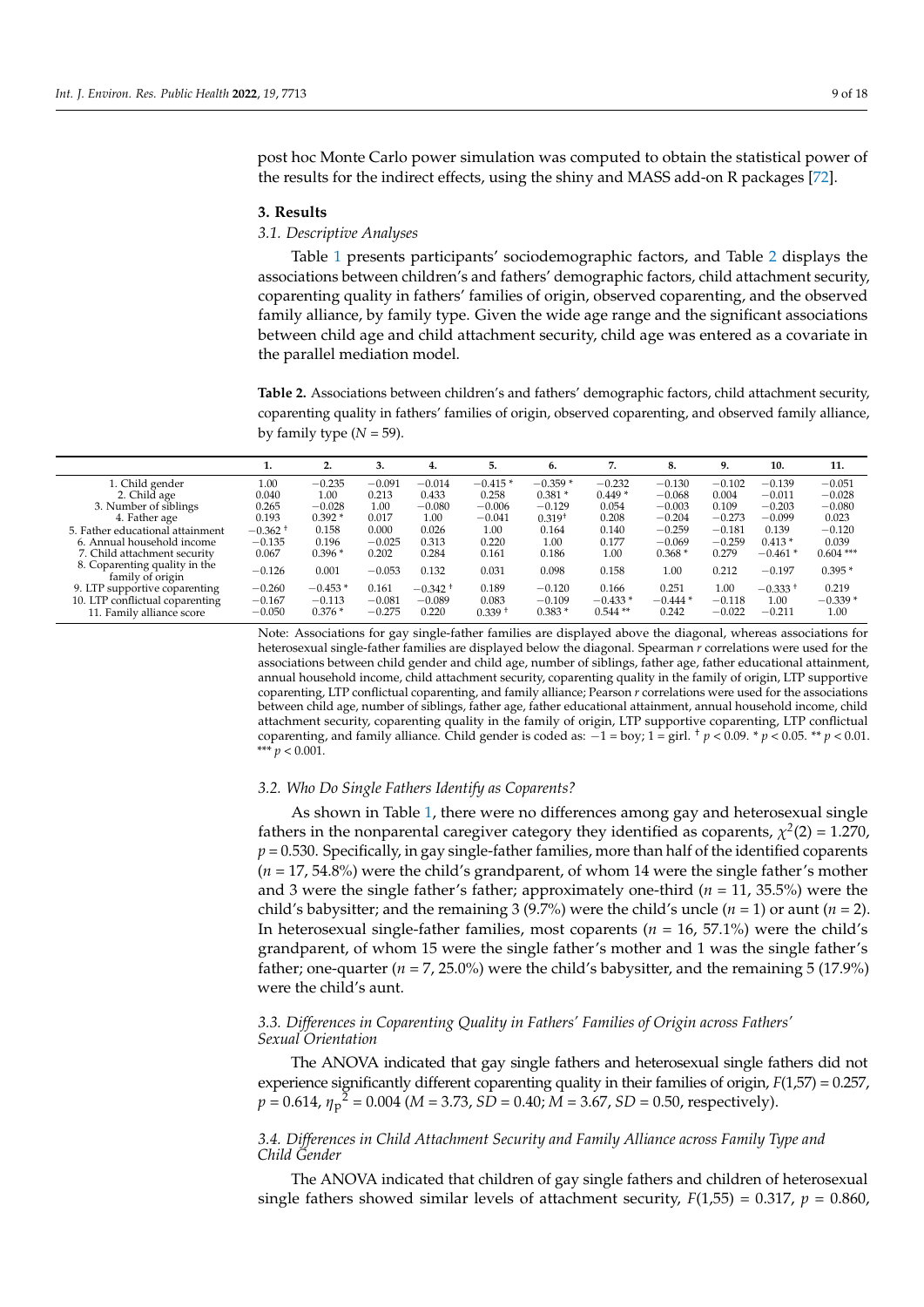*η*p <sup>2</sup> = 0.001 (*M* = 3.13, *SD* = 0.35; *M* = 3.11, *SD* = 0.35, respectively). Additionally, there were no differences in attachment security across child genders, *F*(1,55) = 0.586, *p* = 0.447, *η*p <sup>2</sup> = 0.011 (girls: *M* = 3.08, *SD* = 0.36; boys: *M* = 3.15, *SD* = 0.34), and the interaction between family type and child gender was not significant,  $F(1,55) = 0.925$ ,  $p = 0.340$ ,  $\eta_p^2 = 0.017$ .

Regarding the family alliance analyzed in its interactive functions, timing/synchronization, and subsystems, and observed during the LTP, the MANOVA indicated that neither family type, Wilks' λ(16,40) = 0.727, *p* = 0.536, *η*<sup>p</sup> <sup>2</sup> = 0.273, nor child gender, Wilks' λ(16,40) = 0.739,  $p = 0.590$ ,  ${\eta_{\rm p}}^2$  = 0.261, had a significant effect. Additionally, the interaction between family type and child gender was not significant, Wilks' λ(16,40) = 0.784,  $p = 0.787$ ,  $η<sub>p</sub><sup>2</sup> = 0.216$ . Given their nonsignificant effects, family type and child gender were not included in the mediation analysis. Table [3](#page-9-0) shows the complete statistics.

<span id="page-9-0"></span>**Table 3.** Family alliance assessment scale mean scores across family type and child gender (*N* = 59).

|                            |                                             | Full<br>Sample<br>$(N = 59)$           | Gay Single-<br>Father<br><b>Families</b><br>$(n = 31)$ | Heterosexual<br>Single-Father<br>Families<br>$(n = 28)$ |                         |                         |                           | Boy<br>$(n = 31)$                      | Girl<br>$(n = 28)$                     |                         |                         |                           |
|----------------------------|---------------------------------------------|----------------------------------------|--------------------------------------------------------|---------------------------------------------------------|-------------------------|-------------------------|---------------------------|----------------------------------------|----------------------------------------|-------------------------|-------------------------|---------------------------|
|                            |                                             | M(SD)                                  | M(SD)                                                  | M(SD)                                                   | Wilks'<br>λ<br>(16, 40) | $\boldsymbol{p}$        | ${\eta_p}^2$              | M(SD)                                  | M(SD)                                  | Wilks'<br>λ<br>(16, 40) | $\boldsymbol{p}$        | ${\eta_p}^2$              |
|                            |                                             |                                        |                                                        |                                                         | 0.727                   | 0.536                   | 0.273                     |                                        |                                        | 0.739                   | 0.590                   | 0.261                     |
|                            |                                             |                                        |                                                        |                                                         | F(1, 55)                | $p_{\parallel}$         | ${\eta_p}^2$              |                                        |                                        | F(1, 55)                | $\boldsymbol{p}$        | $\eta_p^2$                |
| Participation              | Postures and<br>gazes                       | 1.42(0.67)                             | 1.32(0.75)                                             | 1.54(0.58)                                              | 1.333                   | 0.253                   | 0.024                     | 1.48(0.63)                             | 1.36(0.73)                             | 0.354                   | 0.554                   | 0.006                     |
|                            | Inclusion of<br>partners                    | 1.37(0.67)                             | 1.35(0.71)                                             | 1.39(0.63)                                              | 0.073                   | 0.788                   | 0.001                     | 1.39(0.67)                             | 1.36(0.68)                             | 0.007                   | 0.935                   | < 0.001                   |
| Organization               | Role<br>implication                         | 1.36(0.64)                             | 1.35(0.66)                                             | 1.36(0.62)                                              | 0.007                   | 0.932                   | < 0.001                   | 1.45(0.57)                             | 1.25(0.70)                             | 1.425                   | 0.238                   | 0.025                     |
|                            | Structure                                   | 1.49(0.57)                             | 1.48(0.57)                                             | 1.50(0.58)                                              | 0.012                   | 0.914                   | < 0.001                   | 1.48(0.57)                             | 1.50(0.58)                             | 0.012                   | 0.914                   | < 0.001                   |
| Focalization               | Co-construction<br>Parental<br>scaffolding  | 1.32(0.57)                             | 1.35(0.61)                                             | 1.29(0.53)                                              | 0.178                   | 0.674                   | 0.003                     | 1.32(0.60)                             | 1.32(0.55)                             | 0.000                   | 0.989                   | < 0.001                   |
|                            |                                             | 1.47(0.63)                             | 1.39(0.67)                                             | 1.57(0.57)                                              | 1.091                   | 0.301                   | 0.019                     | 1.55(0.57)                             | 1.39(0.69)                             | 0.711                   | 0.403                   | 0.013                     |
| Affect sharing             | Family warmth<br>Validation<br>Authenticity | 1.46(0.54)<br>1.46(0.62)<br>1.51(0.54) | 1.48(0.51)<br>1.45(0.62)<br>1.61(0.50)                 | 1.43(0.57)<br>1.46(0.64)<br>1.39(0.57)                  | 0.206<br>0.016<br>2.402 | 0.652<br>0.901<br>0.127 | 0.004<br>< 0.001<br>0.042 | 1.45(0.57)<br>1.39(0.67)<br>1.52(0.51) | 1.46(0.51)<br>1.54(0.58)<br>1.50(0.58) | 0.000<br>0.766<br>0.049 | 0.988<br>0.385<br>0.826 | < 0.001<br>0.014<br>0.001 |
| Timing/<br>Synchronization | <b>Mistakes</b><br>during<br>activities     | 0.68(0.68)                             | 0.65(0.71)                                             | 0.71(0.66)                                              | 0.159                   | 0.692                   | 0.003                     | 0.68(0.65)                             | 0.68(0.72)                             | 0.003                   | 0.955                   | < 0.001                   |
|                            | Mistakes<br>during<br>transitions           | 0.73(0.72)                             | 0.61(0.67)                                             | 0.86(0.76)                                              | 1.771                   | 0.189                   | 0.031                     | 0.71(0.69)                             | 0.75(0.75)                             | 0.116                   | 0.734                   | 0.002                     |
| Coparenting                | Support<br>Conflict                         | 1.25(0.68)<br>0.64(0.71)               | 1.26(0.73)<br>0.65(0.71)                               | 1.25(0.69)<br>0.64(0.73)                                | 0.030<br>0.015          | 0.864<br>0.904          | 0.001<br>< 0.001          | 1.35(0.71)<br>0.74(0.73)               | 1.14(0.65)<br>0.54(0.69)               | 1.448<br>1.227          | 0.234<br>0.273          | 0.026<br>0.022            |
| Child                      | Involvement                                 | 1.20(0.58)                             | 1.16(0.58)                                             | 1.25(0.59)                                              | 0.174                   | 0.679                   | 0.003                     | 1.35(0.49)                             | 1.04(0.64)                             | 4.340                   | 0.042                   | 0.073                     |
| contribution               | Goal-directed<br>partnership                | 1.32(0.57)                             | 1.29(0.53)                                             | 1.36(0.62)                                              | 0.228                   | 0.635                   | 0.004                     | 1.32(0.60)                             | 1.32(0.55)                             | 0.005                   | 0.946                   | < 0.001                   |
|                            | Family alliance-total score                 | 15.51 (4.13)                           | 15.65 (4.35)                                           | 15.36 (3.95)                                            | 0.081                   | 0.777                   | 0.001                     | 15.65(4.25)                            | 15.36 (4.07)                           | 0.081                   | 0.777                   | 0.001                     |

Note: The family alliance continuous score was calculated considering the 11 LTP subscales of participation, organization, focalization, affect sharing interactive functions, and timing/synchronization dimensions.

## *3.5. Parallel Mediation of Observed Supportive and Conflictual Coparenting in the Association between Coparenting Quality in Fathers' Families of Origin and Child Attachment Security*

The parallel mediation analysis with confidence intervals computed using the bootstrap percentiles method and 5000 resamples indicated that the total effect was significant, point estimate = 1.413, *SE* = 0.593, 95% CI [0.251, 2.575], *p* = 0.017. Specifically, as shown in Figure [1,](#page-10-0) the indirect path from coparenting quality in the family of origin through LTP observed conflict to child attachment security was significant, point estimate = 0.561,  $SE = 0.269$ , 95% CI [0.084, 1.121],  $p = 0.037$ , suggesting that the greater coparenting quality single fathers experienced in their families of origin resulted in lower levels of conflictual coparenting observed during the LTP, which, in turn, was associated with higher levels of child attachment security. Conversely, the indirect path from coparenting quality in the family of origin through LTP observed support to child attachment security was not significant, point estimate = 0.259, *SE* = 0.236, 95% CI [−0.022, 0.867], *p* = 0.273. A Monte Carlo power analysis for indirect effects with observed LTP support and observed LTP conflict as mediators showed a low power of 15% and a moderate power of 51%, respectively (based on a 95% CI).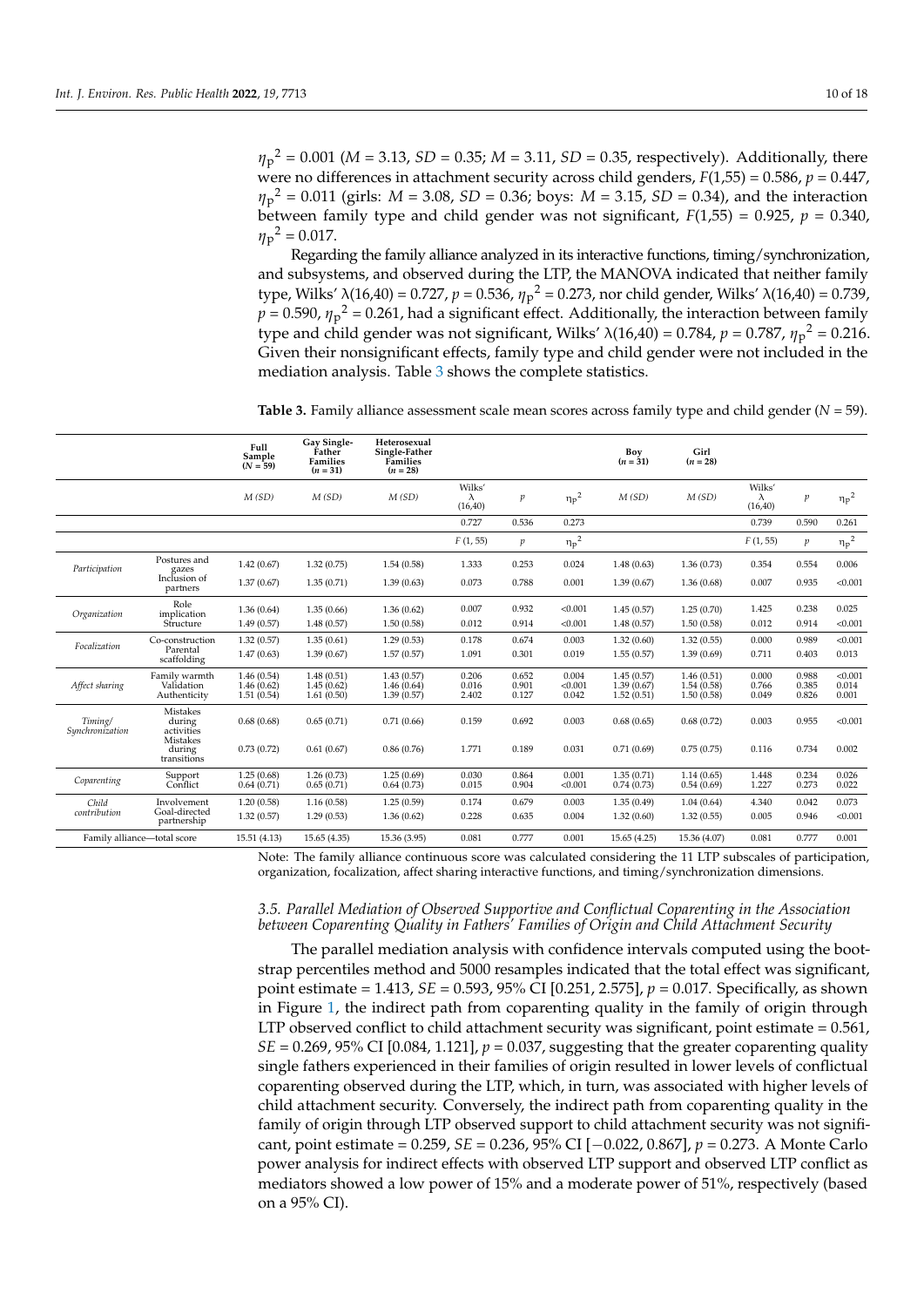<span id="page-10-0"></span>

Note. B = non-standardized Betas. The mediational analysis was controlled for child age,  $B = 2.210$ ,  $SE = 0.603$ , 95% Cl [1.006, 3.420],  $p < 0.001$ .

**Figure 1.** Parallel mediation of observed supportive and conflictual coparenting in the association **Figure 1.** Parallel mediation of observed supportive and conflictual coparenting in the association between coparenting in the families of origin and child attachment security ( $N = 59$ ).

## **4. Discussion 4. Discussion**

The present study observed the family alliance during triadic interactions within the The present study observed the family alliance during triadic interactions within the LTP procedure, and examined the influence of intergenerational transmission of LTP procedure, and examined the influence of intergenerational transmission of coparenting on child attachment security among gay and heterosexual single fathers through surrogacy with school-age children. For descriptive purposes, it is important to note that, although all single fathers resided alone with their child(ren), this did not mean that extended family members and other adults were not intricately involved in coparenting. In fact, all single fathers identified a coparent (i.e., their child's grandparent, babysitter, uncle, or aunt) who not only spent significant time with their child, but also assisted them in childrearing. In parallel, the finding that none of the 17 single fathers with a partner identified their partner as a coparent might be explained by the fact that, to be included in the study, the single fathers could not have been involved in a cohabiting relationship for longer than 6 months. Thus, the relatively short duration of their romantic relationships may have influenced their decision not to involve their partner in coparenting activities.

While coparenting in single-father families through surrogacy may seem to contradict the definition of "single fathers by choice" [\[2\]](#page-14-1), some single fathers may have to revise their initial intention to parent alone, particularly if they work full-time and need to balance their parenting role with professional and social roles. To date, only one cross-sectional study has examined parenting, family functioning, and child adjustment in families headed by "single fathers by choice"  $[3,4,65]$  $[3,4,65]$  $[3,4,65]$ . Thus, further longitudinal research is needed to clarify changes and discrepancies (if any) in single fathers' intention to have a child and parent alone. Such research could also shed light on whether single fathers by choice attribute different meanings to conceiving and parenting alone, and whether the involvement of a nonparental coparent derives from the actual difficulty they experience when attempting to parent alone.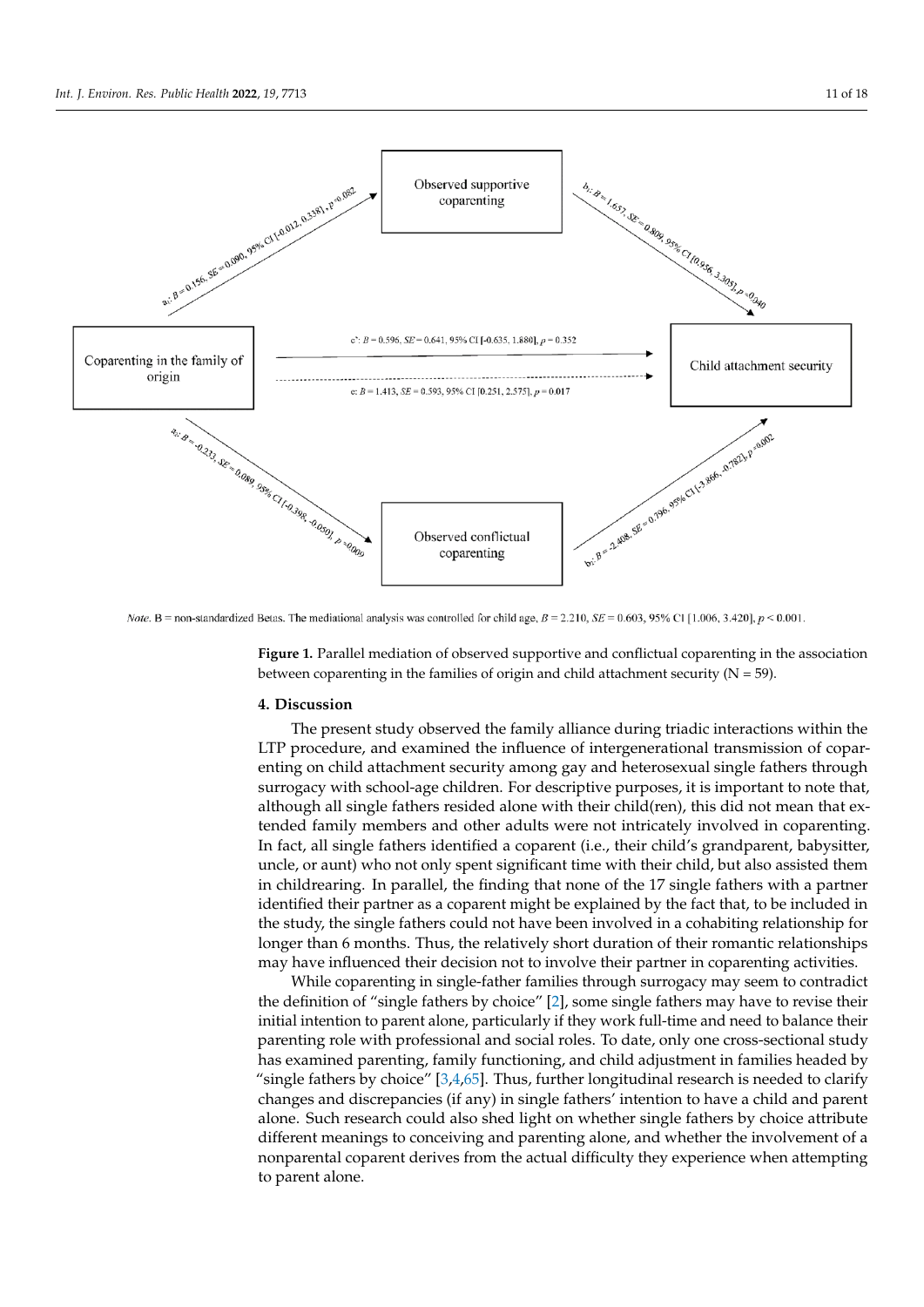Single fathers' use of coparenting networks points to the need to examine how single fathers and nonparental caregivers coordinate and interact with children during triadic interactions. In the present study, on average, all family members were appropriately interactive and interested in each other (participation), as well as appropriately able to take turns and/or to attribute differentiated roles according to the aim of the interaction (organization) in the LTP. Additionally, each family member's attention and gestures were appropriately focused on the co-construction of the birthday party planning (focalization) and, when there was joint attention between them, the emotional expressions of all partners were attuned, and mutual empathy circulated between them (affect sharing).

In terms of timing and synchronization, there were few communication mistakes (misunderstanding, miscoordinations) during interactions. When these occurred, they were repaired quickly. Furthermore, when members transitioned from one part of the game to another, interactions were reorganized smoothly, with quick and resolved negotiations. Finally, regarding the coparental and child subsystems, single fathers and nonparental caregivers showed, on average, moderate support and low conflict while coparenting; additionally, children were moderately involved and showed a moderate goal-directed partnership. Although it was not possible to compare these results with the normative Lausanne sample provided by Favez et al. [\[17\]](#page-14-15), given the significant difference in children's age, a closer look at the coding manual reveals that each interactive function was executed, on average, in an appropriate manner, regardless of the single fathers' sexual orientation.

With respect to the hypothesized influence of intergenerational transmission of coparenting on child attachment security, it was found that single fathers who experienced greater coparenting quality in their families of origin demonstrated lower levels of observed conflictual coparenting, which, in turn, was associated with greater child attachment security. This is consistent with the intergenerational transmission of (co)parenting model [\[41](#page-15-20)[,42](#page-15-21)[,44,](#page-15-23)[45\]](#page-15-24) and the determinants of parenting [\[61\]](#page-16-14) theory, indicating that parents inevitably bring models from their families of origin to family interactions, and that parents' developmental histories influence their parenting.

The finding that coparenting conflict among single fathers and nonparental caregivers during the LTP was associated with parent–child relationship difficulties (i.e., lower levels of child attachment security) echoes prior research conducted with biological intact and separated heterosexual parent families and single-mother families [\[32](#page-15-12)[,73](#page-16-25)[,74\]](#page-16-26). According to the emotional security hypothesis [\[59\]](#page-16-12), children's internalized representations of coparental relations and response processes, which develop over time, have implications for their longterm adjustment. In this vein, it cannot be excluded that children's ratings of child–father attachment security were affected by previous experiences of single father–nonparental caregiver conflict, also considering that the youngest participating child was 6 years old and had likely "accumulated" some experiences of such a coparenting network arrangement. However, the assessment of child attachment security took place at the same time as the observation of coparenting quality, and, importantly, the length of time that the nonparental caregiver had been engaging in coparenting activities was not assessed. This latter variable should be included in future research on coparenting network arrangements in singleparent families, in order to confirm this idea.

Conversely to observed conflictual coparenting, observed supportive coparenting was not a significant mediator of child attachment security, and it was not significantly associated with single fathers' coparenting experiences in their families of origin. This finding contrasts with previous evidence showing that mothers' recollections of supportive coparenting in their families of origin are positively associated with their supportive coparenting [\[44\]](#page-15-23), and that observed supportive coparenting is associated with greater attachment security in the infant–father attachment relationship [\[52\]](#page-16-5). However, the different family types (single-father surrogacy families in the present study vs. heterosexual twoparent families through unassisted conception in previous studies), parent gender, child age, and measures used to assess coparenting may have extensively contributed to the discrepant findings.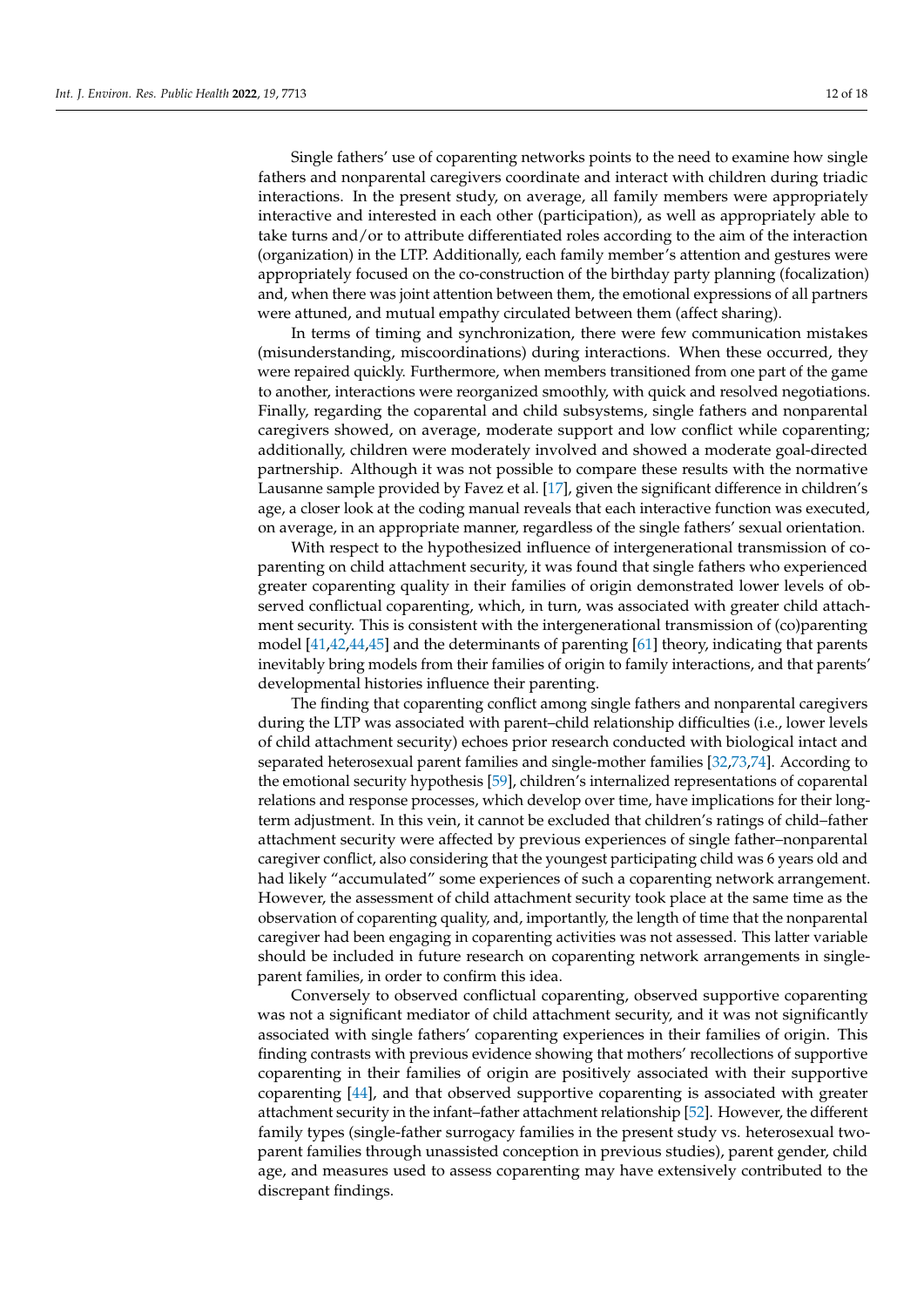In a similar vein, the significant and nonsignificant effects of conflictual and supportive coparenting, respectively, may be a peculiar consequence of the coparenting arrangement in single-father families. From an intergenerational perspective, it stands to reason that, although both positive and negative family interaction patterns in parents' families of origin may be transmitted across generations, single fathers may be more accurate in remembering negative coparenting interactions because these are still salient and unresolved (to some extent), and thus easier to report. During the LTP paradigm in the present study, single fathers may have re-experienced past family conflicts—or a trace of them—while interacting with the nonparental caregiver. This seems especially plausible, since out of the 59 nonparental caregivers, 41 (69.5%) belonged to the single fathers' families of origin (i.e., a parent, brother, or sister). Similarly, in line with Belsky's [\[61\]](#page-16-14) process model of the determinants of parenting and the darker role played by social support, in the 18 cases where the nonparental caregiver was the child's babysitter, the babysitter's family of origin may have had different coparenting values, styles, and practices that emerged during the LTP and re-activated the single fathers' memories of previous coparenting conflicts.

Several limitations of the study merit attention. First, the data were cross-sectional, and the parallel mediation model presupposed a unidirectional association between the quality of coparenting experiences in fathers' families of origin, the observed coparenting relationship, and child attachment security. Longitudinal research would allow for potential bidirectional associations to be explored, as well. For example, it is plausible that greater attachment security in children may contribute to more supportive and less conflictual coparenting, as the secure child–father attachment relationship may allow fathers to feel more confident and efficient as parents, and thus to perform better as coparents, regardless of their memories of coparenting in their families of origin. Second, only single fathers' memories of childhood coparenting experiences were collected, with the risk of retrospective reporting bias. This also implies that nonparental caregivers' memories of their past coparenting experiences were ignored, and thus their contributions to actual coparenting interactions were not considered.

Third, in keeping with previous research, other variables may contribute to the link between coparenting in fathers' families of origin, observed coparenting, and child attachment security—-most notably fathers' personality, psychosocial adjustment, parenting quality, gender role beliefs, and prenatal coparenting representations, as well as child temperament (e.g., [\[27,](#page-15-8)[44,](#page-15-23)[66,](#page-16-18)[75](#page-16-27)[–77\]](#page-17-0)). Fourth, single fathers were not asked to indicate the specific childrearing activities in which nonparental caregivers participated, and the extent of this involvement. However, as fathers were asked whether there was a second most important person who assisted in childrearing, it is very likely that single fathers considered themselves the primary caregivers, also considering that all fathers lived alone with their child(ren). Finally, multiple sources were used to recruit as many families as possible. However, the final sample size was quite small; therefore, the results of this study should be interpreted with caution and need replication before firm conclusions can be drawn. In a similar vein, because of the relatively small number of cells in each nonparental caregiver category (i.e., grandparents, uncles, aunts, babysitters), it was not possible to examine whether the findings varied depending on the relation of the coparent to the single father–child dyad. However, the literature does not suggest differential outcomes based on coparent's identity [\[32\]](#page-15-12).

Notwithstanding these limitations, the study also has a number of strengths. It contributes to the sparse literature examining the relations between family processes across generations. In addition, it is unique in exploring the family alliance and coparenting dynamics in single-father families through surrogacy, which represent a small but growing family form in which diverse nonparental caregivers may participate in coparenting [\[1\]](#page-14-0). The application of a standardized, fine-grained instrument (i.e., the LTP) to observe triadic interactions represents a further strength, as this allowed for the consideration of children's contribution to family dynamics. This is particularly relevant, since children's behavior may significantly impact their caregivers [\[78\]](#page-17-1) and, in middle childhood, children become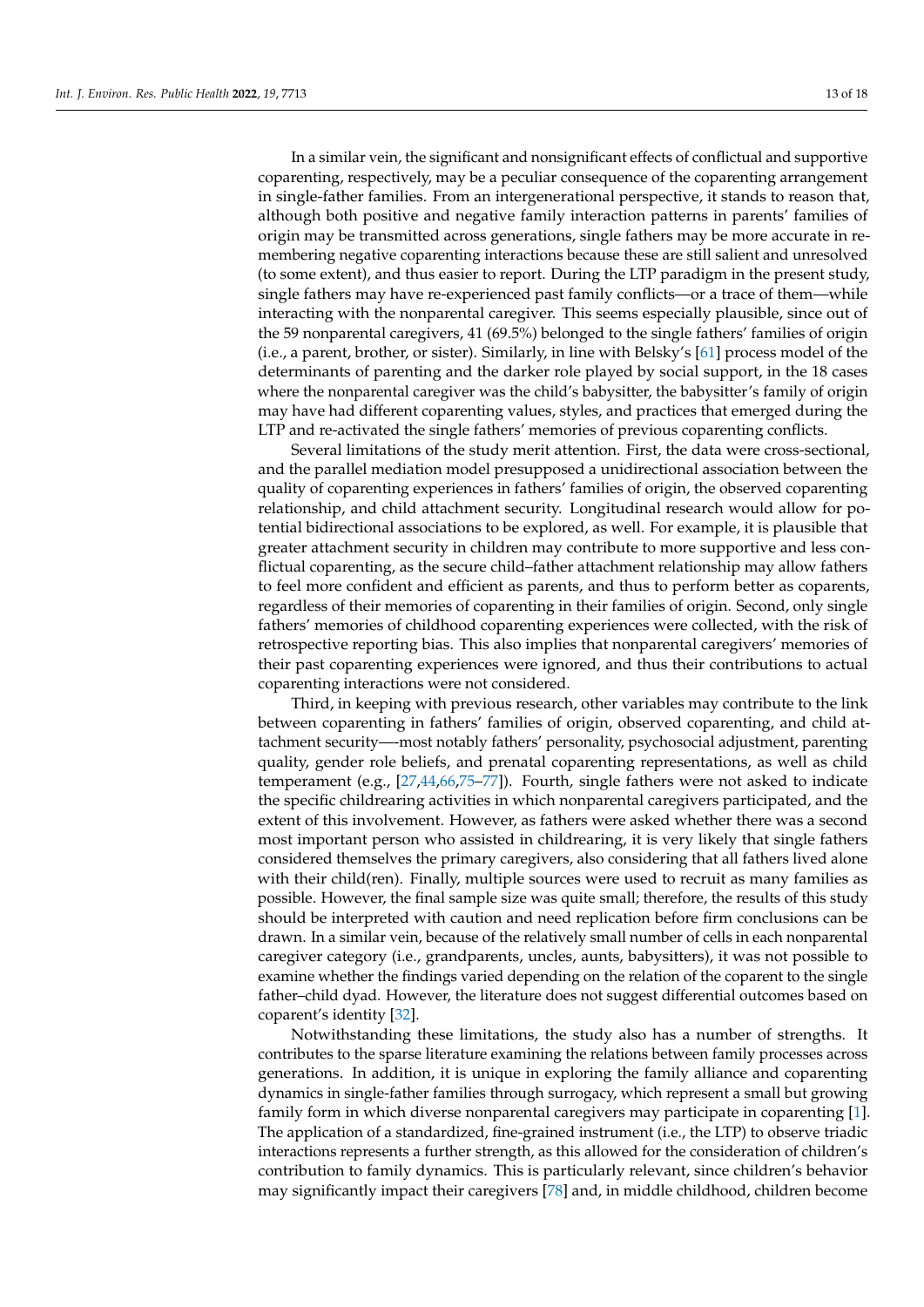increasingly competent in self-regulation and conflict management with parents/caregivers during shared activities [\[29\]](#page-15-10), as required by the LTP. Furthermore, use of the LTP procedure is a further strength, given the triadic nature of the coparenting construct  $[5,11]$  $[5,11]$  and the subsequent need to observe each actor in the coparenting relationship (including the nonparental caregiver and the child), instead of relying on only single fathers' reports of coparenting quality.

In terms of theoretical and clinical implications, the present study emphasizes the importance of the coparenting subsystem for child adjustment in families in which a nonparental caregiver is involved. In this vein, the results confirm both the specificity and the universality of coparenting as a key aspect of family functioning across diverse family forms. For practitioners working with single-father surrogacy families, the results may enlarge their understanding of the different forces (including nonparental caregivers) that affect child development. Although the study findings must be replicated, practitioners may find it useful to encourage single parents and nonparental caregivers to explore the models of coparenting they observed in their families of origin, as these models may affect their own coparenting practices. These theoretical and clinical implications are not limited to only single-father families, but extend to all families, regardless of parents' gender, sexual orientation, and number, and children's conception background.

Furthermore, the present study contributes to the emerging literature on the role of relational networks in children's socioemotional development from the combined perspective of attachment and coparenting theories [\[59](#page-16-12)[,62\]](#page-16-15). It demonstrates that the degree to which children become securely attached to their father may at least partly depend on the quality of the father–nonparental caregiver coparenting relationship. The study highlights that, to unravel the mechanisms underlying the development of the child–father attachment relationship in single-father families through surrogacy, we must look beyond the father–child dyad. This is consistent with the family system perspective of attachment relationships [\[48\]](#page-16-1) and suggests that future studies aimed at identifying the precursors of children's socioemotional development in single-father families through surrogacy should adopt a longitudinal design without an exclusive focus on paternal behavior.

It is important to focus on parents' experiences in their families of origin not only because these experiences may affect later family relationships [\[41](#page-15-20)[,42](#page-15-21)[,44,](#page-15-23)[45\]](#page-15-24), but also because they may help to identify whether—and to what extent—parents have revised or created new models of coparenting to replace those of their childhood. Finally, while previous research with heterosexual biological two-parent families has found that women are more accurate in their reporting of family coparenting interactions than are men (e.g., [\[44\]](#page-15-23)), the present study suggests that single fathers may provide helpful insights into family coparenting dynamics. In light of the different family configurations included in this and previous research, it cannot be excluded that parents' caregiving role is a more powerful trigger for memories of family interactions than is gender during daily parenting activities [\[35\]](#page-15-26), given that single fathers are primary caregivers, similar to many heterosexual mothers in two-parent families.

#### **5. Conclusions**

Family theorists and practitioners emphasize that family members are influenced by experiences and models from their families of origin [\[41](#page-15-20)[,42](#page-15-21)[,45\]](#page-15-24). The present study found that the quality of coparenting observed during triadic interactions was influenced by single fathers' memories of interaction patterns in their families of origin, particularly with respect to conflictual coparenting; this relation, in turn, was associated with children's attachment security during middle childhood. Overall, the study also indicated that, on average, single-father families through surrogacy interacted cooperatively and performed the LTP triadic interactive functions appropriately.

By definition, single fathers through surrogacy opt to have children and to parent alone. However, this does not preclude the possibility that extended family members and nonrelatives will contribute to childrearing. As a consequence, the coparenting framework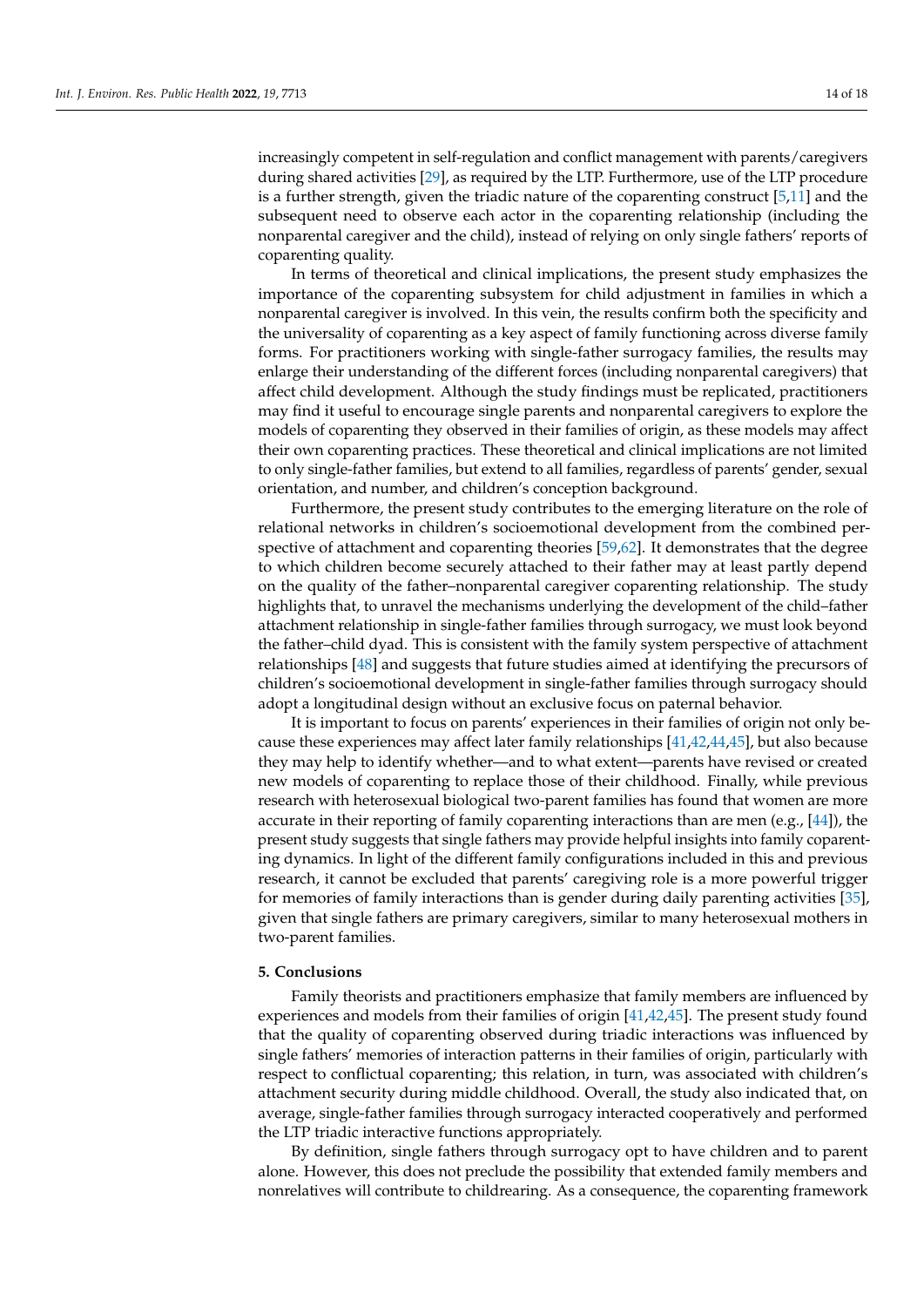must be extended to include "the relevant people in the family network and accept unconventional family shape" (p. 25, [\[79\]](#page-17-2)). This is in recognition of the fact that the traditional definition of a coparent by marriage or a cohabiting romantic relationship (as usually applies in heterosexual biological two-parent families) must be stretched to understand the effect of triadic interactions and coparenting in single-father families through surrogacy.

**Funding:** This research received no external funding.

**Institutional Review Board Statement:** The study was conducted according to the guidelines of the Declaration of Helsinki, and approved by the Ethics Committee of the Department of Developmental and Social Psychology of Sapienza University of Rome (protocol 245/2016; Title: "Parent–Child Relationship and Child Adjustment in Single-Father Families Formed Through Surrogacy").

**Informed Consent Statement:** Informed consent was obtained from all subjects involved in the study.

**Data Availability Statement:** The datasets generated for this study are available upon reasonable request to the corresponding author.

**Acknowledgments:** Thanks to all single-father families who have made this research possible. Informal support was obtained by the Department of Developmental and Social Psychology of Sapienza University of Rome, where the author started the data collection during his Ph.D. program.

**Conflicts of Interest:** The author declares no conflict of interest.

## **References**

- <span id="page-14-0"></span>1. Coles, R.L. Single-father families: A review of the literature. *J. Fam. Theory Rev.* **2015**, *7*, 144–166. [\[CrossRef\]](http://doi.org/10.1111/jftr.12069)
- <span id="page-14-1"></span>2. Carone, N.; Baiocco, R.; Lingiardi, V. Single fathers by choice using surrogacy: Why men decide to have a child as a single parent. *Hum. Reprod.* **2017**, *32*, 1871–1879. [\[CrossRef\]](http://doi.org/10.1093/humrep/dex245) [\[PubMed\]](http://www.ncbi.nlm.nih.gov/pubmed/28854718)
- <span id="page-14-2"></span>3. Carone, N.; Baiocco, R.; Lingiardi, V.; Barone, L. Gay and heterosexual single father families created by surrogacy: Father–child relationships, parenting quality, and children's psychological adjustment. *Sex. Res. Soc. Policy* **2020**, *17*, 711–728. [\[CrossRef\]](http://doi.org/10.1007/s13178-019-00428-7)
- <span id="page-14-3"></span>4. Carone, N.; Lingiardi, V.; Baiocco, R.; Barone, L. Sensitivity and rough-and-tumble play in gay and heterosexual single-father families through surrogacy: The role of microaggressions and fathers' rumination. *Psychol. Men Masc.* **2021**, *22*, 476–487. [\[CrossRef\]](http://doi.org/10.1037/men0000267)
- <span id="page-14-4"></span>5. McHale, J.P. Overt and covert coparenting processes in the family. *Fam Proc.* **1997**, *36*, 183–201. [\[CrossRef\]](http://doi.org/10.1111/j.1545-5300.1997.00183.x) [\[PubMed\]](http://www.ncbi.nlm.nih.gov/pubmed/9248827)
- <span id="page-14-5"></span>6. Gonzalez, M.; Jones, D.; Parent, J. Coparenting experiences in African American families: An examination of single mothers and their nonmarital coparents. *Fam. Process* **2014**, *53*, 33–54. [\[CrossRef\]](http://doi.org/10.1111/famp.12063) [\[PubMed\]](http://www.ncbi.nlm.nih.gov/pubmed/24479612)
- <span id="page-14-6"></span>7. Jones, D.J.; Zalot, A.A.; Foster, S.E.; Sterrett, E.; Chester, C. A review of childrearing in African American single mother families: The relevance of a coparenting framework. *J. Child Fam. Stud.* **2007**, *16*, 671–683. [\[CrossRef\]](http://doi.org/10.1007/s10826-006-9115-0)
- <span id="page-14-7"></span>8. Feinberg, M. Coparenting and the transition to parenthood: A framework for prevention. *Clin. Child Fam. Psychol. Rev.* **2002**, *5*, 173–195. [\[CrossRef\]](http://doi.org/10.1023/A:1019695015110)
- <span id="page-14-8"></span>9. Van Egeren, L.; Hawkins, D. Coming to terms with coparenting: Implications of definition and measurement. *J. Adult Dev.* **2004**, *11*, 165–178. [\[CrossRef\]](http://doi.org/10.1023/B:JADE.0000035625.74672.0b)
- <span id="page-14-9"></span>10. Minuchin, S. *Families and Family Therapy*; Harvard University: Cambridge, MA, USA, 1974.
- <span id="page-14-10"></span>11. Belsky, J.; Putnam, S.; Crnic, K. Coparenting, parenting, and early emotional development. *New Dir. Child Adolesc. Dev.* **1996**, *74*, 45–55. [\[CrossRef\]](http://doi.org/10.1002/cd.23219967405)
- <span id="page-14-11"></span>12. Favez, N.; Lopes, F.; Bernard, M.; Frascarolo, F.; Lavanchy Scaiola, C.; Corboz-Warnery, A.; Fivaz-Depeursinge, E. The development of family alliance from pregnancy to toddlerhood and child outcomes at 5 years. *Fam. Process* **2012**, *51*, 542–556. [\[CrossRef\]](http://doi.org/10.1111/j.1545-5300.2012.01419.x) [\[PubMed\]](http://www.ncbi.nlm.nih.gov/pubmed/23230984)
- 13. Jacobvitz, D.; Hazen, N.; Curran, M.; Hitchens, K. Observations of early triadic family interactions: Boundary disturbances in the family predict symptoms of depression, anxiety, and attention-deficit/hyperactivity disorder in middle childhood. *Dev. Psychopathol.* **2004**, *16*, 577–592. [\[CrossRef\]](http://doi.org/10.1017/S0954579404004675) [\[PubMed\]](http://www.ncbi.nlm.nih.gov/pubmed/15605626)
- <span id="page-14-12"></span>14. McHale, J.P. When infants grow up in multiperson relationship systems. *Infant Ment. Health J.* **2007**, *28*, 370–392. [\[CrossRef\]](http://doi.org/10.1002/imhj.20142) [\[PubMed\]](http://www.ncbi.nlm.nih.gov/pubmed/21512615)
- <span id="page-14-13"></span>15. Favez, N.; Frascarolo, F.; Tissot, H. The family alliance model: A way to study and characterize early family interactions. *Front. Psychol.* **2017**, *8*, 1441. [\[CrossRef\]](http://doi.org/10.3389/fpsyg.2017.01441) [\[PubMed\]](http://www.ncbi.nlm.nih.gov/pubmed/28878726)
- <span id="page-14-14"></span>16. Fivaz-Depeursinge, E.; Corboz-Warnery, A. *The Primary Triangle: A Developmental Systems View of Mothers, Fathers, and Infants*; Basic Books: New York, NY, USA, 1999.
- <span id="page-14-15"></span>17. Favez, N.; Lavanchy Scaiola, C.; Tissot, H.; Darwiche, J.; Frascarolo, F. The Family Alliance Assessment Scales (FAAS): Steps toward validity and reliability of an observational assessment tool for early family interactions. *J. Child Fam. Stud.* **2011**, *20*, 23–37. [\[CrossRef\]](http://doi.org/10.1007/s10826-010-9374-7)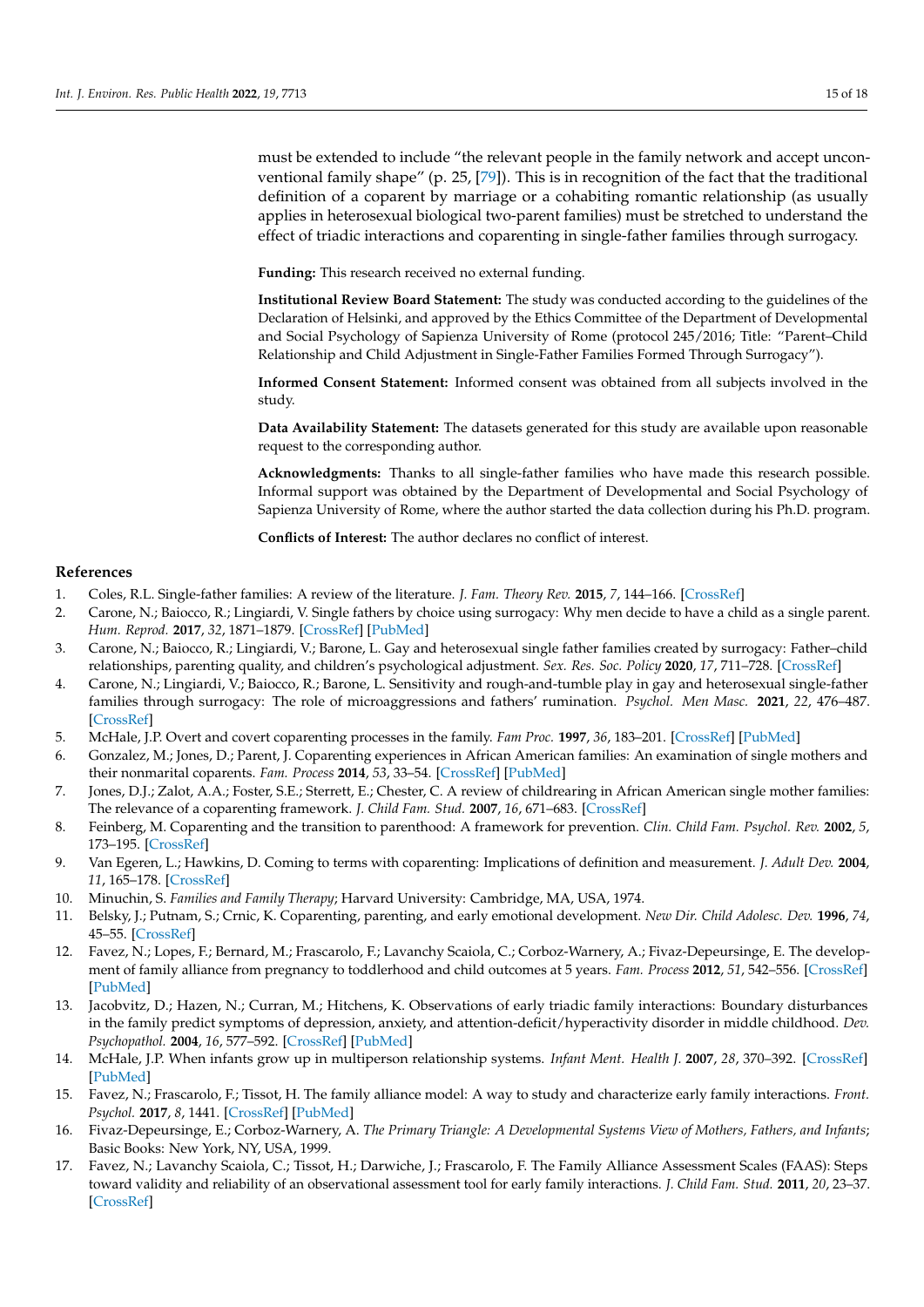- <span id="page-15-0"></span>18. Cox, M.J.; Paley, B. Families as systems. *Annu. Rev. Psychol.* **1997**, *48*, 243–267. [\[CrossRef\]](http://doi.org/10.1146/annurev.psych.48.1.243)
- <span id="page-15-1"></span>19. Corboz-Warnery, A.; Fivaz-Depeursinge, E.; Gertsch-Bettens, C.; Favez, N. Systemic analysis of father–mother–baby interactions: The Lausanne triadic play. *Infant Ment. Health J.* **1993**, *14*, 298–316. [\[CrossRef\]](http://doi.org/10.1002/1097-0355(199324)14:4<298::AID-IMHJ2280140405>3.0.CO;2-)
- <span id="page-15-2"></span>20. Favez, N.; Frascarolo, F.; Carneiro, C.; Montfort, V.; Corboz-Warnery, A.; Fivaz-Depeursinge, E. The development of the family alliance from pregnancy to toddlerhood and children outcomes at 18 months. *Infant Child Dev.* **2006**, *15*, 59–73. [\[CrossRef\]](http://doi.org/10.1002/icd.430)
- <span id="page-15-3"></span>21. Favez, N.; Frascarolo, F.; Fivaz-Depeursinge, E. Family alliance stability and change from pregnancy to toddlerhood and marital correlates. *Swiss J. Psychol.* **2006**, *65*, 213–220. [\[CrossRef\]](http://doi.org/10.1024/1421-0185.65.4.213)
- <span id="page-15-4"></span>22. Davies, P.T.; Cummings, E.M.; Winter, M. Pathways between profiles of family functioning, child security in the interparental subsystem, and child psychological problems. *Dev. Psychopathol.* **2004**, *16*, 525–550. [\[CrossRef\]](http://doi.org/10.1017/S0954579404004651)
- 23. Erel, O.; Burman, B. Interrelatedness of marital relations and parent-child relations: A meta-analytic review. *Psychol. Bull.* **1995**, *118*, 108–132. [\[CrossRef\]](http://doi.org/10.1037/0033-2909.118.1.108) [\[PubMed\]](http://www.ncbi.nlm.nih.gov/pubmed/7644602)
- <span id="page-15-5"></span>24. Katz, L.F.; Gottman, J.M. Spillover effects of marital conflict: In search of parenting and coparenting mechanisms. *New Dir. Child Adolesc. Dev.* **1996**, *74*, 57–76. [\[CrossRef\]](http://doi.org/10.1002/cd.23219967406) [\[PubMed\]](http://www.ncbi.nlm.nih.gov/pubmed/9308433)
- <span id="page-15-6"></span>25. D'Amore, S.; Scarciotta, L.; Gresse, K. Les alliances familiales dans le contexte de l'homoparentalité: Une recherche exploratoire à travers le modèle du Jeu Trilogique de Lausanne. *Thér. Fam.* **2010**, *31*, 465–472. [\[CrossRef\]](http://doi.org/10.3917/tf.104.0465)
- <span id="page-15-7"></span>26. D'Amore, S.; Simonelli, A.; Miscioscia, M. La qualità delle interazioni triadiche nelle famiglie lesbo-genitoriali: Uno studio pilota con la procedura del Lausanne Trilogue Play. *Infanz. Adolesc.* **2013**, *12*, 113–127.
- <span id="page-15-8"></span>27. Tissot, H.; Favez, N.; Udry-Jorgensen, L.; Frascarolo, F.; Despland, J.N. Mothers' and fathers' sensitive parenting and mother– father–child family alliance during triadic interactions. *Fam. J.* **2015**, *23*, 374–380. [\[CrossRef\]](http://doi.org/10.1177/1066480715601110)
- <span id="page-15-9"></span>28. Tissot, H.; Lapalus, N.; Frascarolo, F.; Despland, J.N.; Favez, N. Family alliance in infancy and toddlerhood predicts social cognition in adolescence. *J. Child Fam. Stud.* **2022**, *31*, 1338–1349. [\[CrossRef\]](http://doi.org/10.1007/s10826-021-02110-2)
- <span id="page-15-10"></span>29. Collins, W.A.; Madsen, S.D. Parenting during middle childhood. In *Handbook of Parenting: Children and Parenting*, 3rd ed.; Bornstein, M.H., Ed.; Taylor & Francis: Oxfordshire, UK, 2019; Volume 1, pp. 81–110.
- <span id="page-15-11"></span>30. Forehand, R.; Jones, D. Neighborhood violence and coparent conflict: Interactive influence on child psychosocial adjustment. *J. Abnorm. Child Psychol.* **2003**, *31*, 591–604. [\[CrossRef\]](http://doi.org/10.1023/A:1026206122470)
- <span id="page-15-13"></span>31. Jones, D.J.; Dorsey, S.; Forehand, R.; Foster, S.; Armistead, L.; Brody, G. Coparent support and conflict in African American single mother-headed families: Associations with mother and child adjustment. *J. Fam. Violence* **2005**, *20*, 141–150. [\[CrossRef\]](http://doi.org/10.1007/s10896-005-3650-0)
- <span id="page-15-12"></span>32. Shook, S.E.; Jones, D.J.; Forehand, R.; Dorsey, S.; Brody, G. The mother–coparent relationship and youth adjustment: A study of African American single-mother families. *J. Fam. Psychol.* **2010**, *24*, 243–251. [\[CrossRef\]](http://doi.org/10.1037/a0019630)
- <span id="page-15-14"></span>33. Jones, D.J.; Shaffer, A.; Forehand, R.; Brody, G.; Armistead, L. Coparenting conflict in singlemother headed families: Do parenting skills serve as a mediator or moderator of children's psychosocial adjustment? *Behav. Ther.* **2003**, *34*, 259–272. [\[CrossRef\]](http://doi.org/10.1016/S0005-7894(03)80016-3)
- <span id="page-15-15"></span>34. Brewster, M.E. Lesbian women and household labor division: A systematic review of scholarly research from 2000 to 2015. *J. Lesbian Stud.* **2017**, *21*, 47–69. [\[CrossRef\]](http://doi.org/10.1080/10894160.2016.1142350) [\[PubMed\]](http://www.ncbi.nlm.nih.gov/pubmed/27593386)
- <span id="page-15-26"></span>35. Carone, N.; Lingiardi, V. Untangling caregiving role from parent gender in coparenting research: Insights from gay two-father families. *Front. Psychol.* **2022**, *13*, 863050. [\[CrossRef\]](http://doi.org/10.3389/fpsyg.2022.863050) [\[PubMed\]](http://www.ncbi.nlm.nih.gov/pubmed/35369247)
- <span id="page-15-16"></span>36. van Rijn-van Gelderen, V.; Ellis-Davies, K.; Huijzer-Engbrenghof, M.; Jorgensen, T.D.; Gross, M.; Winstanley, A.; Rubio, B.; Vecho, O.; Lamb, M.E.; Bos, H.M.W. Determinants of non-paid task division in gay-, lesbian-, and heterosexual-parent families with infants conceived using artificial reproductive techniques. *Front. Psychol.* **2020**, *11*, 914. [\[CrossRef\]](http://doi.org/10.3389/fpsyg.2020.00914) [\[PubMed\]](http://www.ncbi.nlm.nih.gov/pubmed/32477222)
- <span id="page-15-17"></span>37. Bos, H.M.W.; van Balen, F.; van den Boom, D.C. Child adjustment and parenting in planned lesbian parent families. *Am. J. Orthopsychiatry* **2007**, *77*, 38–48. [\[CrossRef\]](http://doi.org/10.1037/0002-9432.77.1.38)
- 38. Carone, N.; Baiocco, R.; Ioverno, S.; Chirumbolo, A.; Lingiardi, V. Same-sex parent families in Italy: Validation of the Coparenting Scale–Revised for lesbian mothers and gay fathers. *Eur. J. Dev. Psychol.* **2017**, *14*, 367–379. [\[CrossRef\]](http://doi.org/10.1080/17405629.2016.1205478)
- <span id="page-15-18"></span>39. Farr, R.H.; Patterson, C.J. Coparenting among lesbian, gay, and heterosexual couples: Associations with adopted children's outcomes. *Child Dev.* **2013**, *84*, 1226–1240. [\[CrossRef\]](http://doi.org/10.1111/cdev.12046)
- <span id="page-15-19"></span>40. Patterson, C.J.; Sutfin, E.L.; Fulcher, M. Division of labor among lesbian and heterosexual parenting couples: Correlates of specialized versus shared patterns. *J. Adult Dev.* **2004**, *11*, 179–189. [\[CrossRef\]](http://doi.org/10.1023/B:JADE.0000035626.90331.47)
- <span id="page-15-20"></span>41. Kerr, D.C.R.; Capaldi, D.M. Intergenerational transmission of parenting. In *Handbook of Parenting: Children and Parenting*, 3rd ed.; Bornstein, M.H., Ed.; Taylor & Francis: Oxfordshire, UK, 2019; Volume 3, pp. 443–481.
- <span id="page-15-21"></span>42. Van IJzendoorn, M.H. Intergenerational transmission of parenting: A review of studies in nonclinical populations. *Dev. Rev.* **1992**, *12*, 76–99. [\[CrossRef\]](http://doi.org/10.1016/0273-2297(92)90004-L)
- <span id="page-15-22"></span>43. De Carli, P.; Tagini, A.; Sarracino, D.; Santona, A.; Bonalda, V.; Cesari, P.E.; Parolin, L. Like grandparents, like parents: Empirical evidence and psychoanalytic thinking on the transmission of parenting styles. *Bull. Menn. Clin.* **2018**, *82*, 46–70. [\[CrossRef\]](http://doi.org/10.1521/bumc_2017_81_11)
- <span id="page-15-23"></span>44. Stright, A.D.; Bales, S.S. Coparenting quality: Contributions of child and parent characteristics. *Fam. Relat.* **2003**, *52*, 232–240. [\[CrossRef\]](http://doi.org/10.1111/j.1741-3729.2003.00232.x)
- <span id="page-15-24"></span>45. Van Egeren, L.A. Prebirth predictors of coparenting experiences in early infancy. *Infant Ment. Health J.* **2003**, *24*, 278–295. [\[CrossRef\]](http://doi.org/10.1002/imhj.10056)
- <span id="page-15-25"></span>46. McHale, J.P. Coparenting and triadic interactions during infancy: The roles of marital distress and child gender. *Dev. Psychol.* **1995**, *31*, 985–996. [\[CrossRef\]](http://doi.org/10.1037/0012-1649.31.6.985)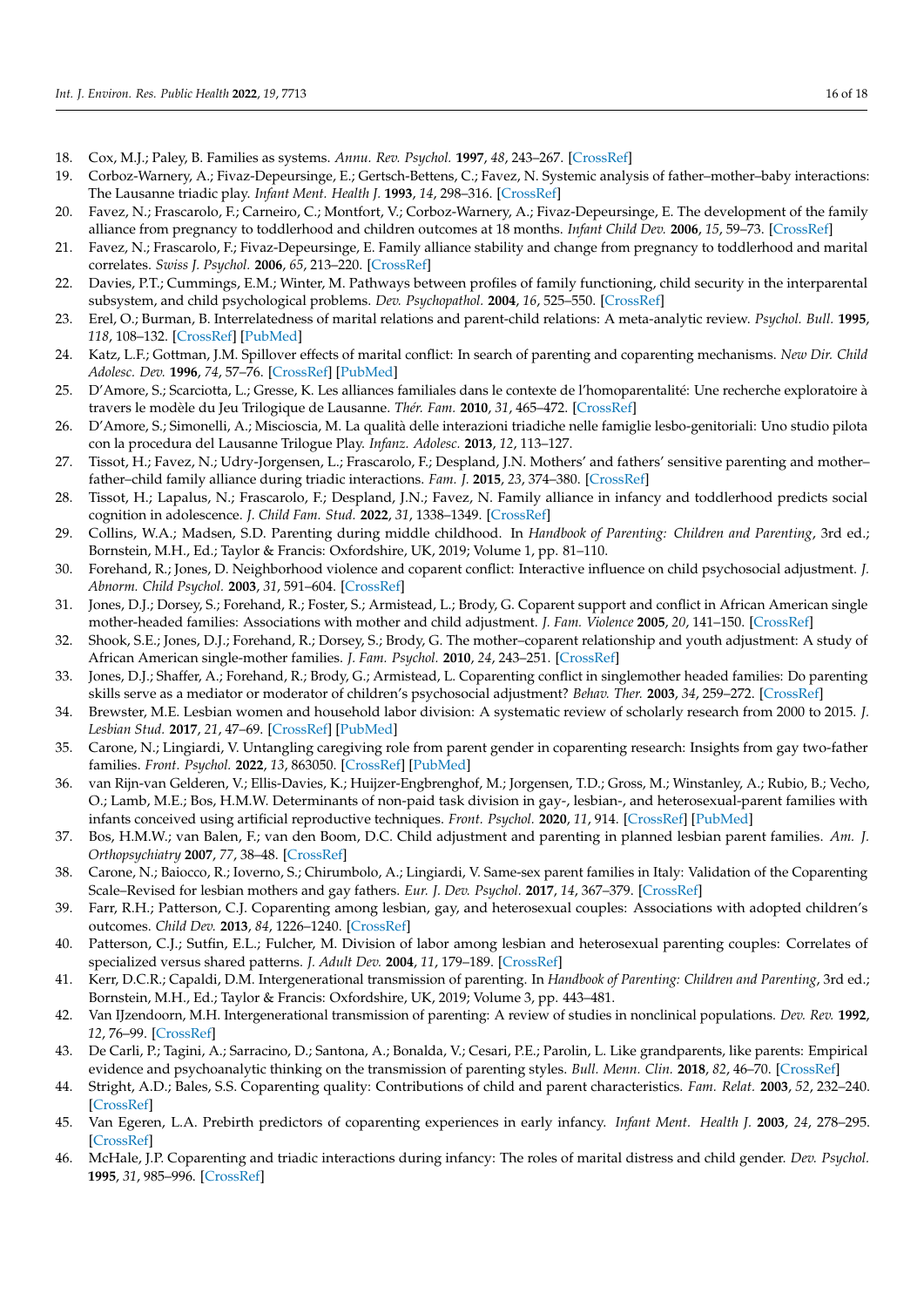- <span id="page-16-0"></span>47. Van Egeren, L.A. The development of the coparenting relationship over the transition to parenthood. *Infant Ment. Health J.* **2004**, *25*, 453–477. [\[CrossRef\]](http://doi.org/10.1002/imhj.20019)
- <span id="page-16-1"></span>48. Cowan, P.A. Beyond meta-analysis: A plea for a family systems view of attachment. *Child Dev.* **1997**, *68*, 601–603. [\[CrossRef\]](http://doi.org/10.2307/1132111) [\[PubMed\]](http://www.ncbi.nlm.nih.gov/pubmed/9306639)
- <span id="page-16-2"></span>49. Newland, L.A.; Coyl, D.D.; Freeman, H. Predicting preschoolers' attachment security from fathers' involvement, internal working models, and use of social support. *Early Child Dev. Care* **2008**, *178*, 785–801. [\[CrossRef\]](http://doi.org/10.1080/03004430802352186)
- <span id="page-16-3"></span>50. Caldera, Y.M.; Lindsey, E.W. Coparenting, mother–infant interaction, and infant–parent attachment relationships in two-parent families. *J. Fam. Psychol.* **2006**, *20*, 275–283. [\[CrossRef\]](http://doi.org/10.1037/0893-3200.20.2.275) [\[PubMed\]](http://www.ncbi.nlm.nih.gov/pubmed/16756403)
- <span id="page-16-4"></span>51. Perez, C.F.; Moessner, M.; Santelices, A.M.P. Beyond the dyad: The relationship between preschoolers' attachment representations and family triadic interactions. *Infant Ment. Health J.* **2017**, *38*, 198–209. [\[CrossRef\]](http://doi.org/10.1002/imhj.21633)
- <span id="page-16-5"></span>52. Brown, G.L.; Schoppe-Sullivan, S.J.; Mangelsdorf, S.C.; Neff, C. Observed and reported supportive coparenting as predictors of infant–mother and infant–father attachment security. *Early Child Dev. Care* **2010**, *180*, 121–137. [\[CrossRef\]](http://doi.org/10.1080/03004430903415015)
- <span id="page-16-6"></span>53. Teubert, D.; Pinquart, M. The association between coparenting and child adjustment: A meta-analysis. *Parent Sci. Pract.* **2010**, *10*, 286–307. [\[CrossRef\]](http://doi.org/10.1080/15295192.2010.492040)
- <span id="page-16-7"></span>54. Gordon, I.; Feldman, R. Synchrony in the triad: A microlevel process model of coparenting and parent-child interactions. *Fam. Proc.* **2008**, *47*, 465–479. [\[CrossRef\]](http://doi.org/10.1111/j.1545-5300.2008.00266.x)
- <span id="page-16-8"></span>55. Owen, M.T.; Cox, M.J. Marital conflict and the development of infant–parent attachment relationships. *J. Fam. Psychol.* **1997**, *11*, 152–164. [\[CrossRef\]](http://doi.org/10.1037/0893-3200.11.2.152)
- <span id="page-16-9"></span>56. Talbot, J.; McHale, J. Family-level emotional climate and its impact on the flexibility of relationship representations. In *Attachment and Family Systems: Conceptual, Empirical, and Therapeutic Relatedness*; Erdman, P., Caffery, T., Eds.; Brunner-Routledge: New York, NY, USA, 2003; pp. 31–61.
- <span id="page-16-10"></span>57. Kerig, P.K. Gender and appraisals as mediators of adjustment in children exposed to interparental violence. *J. Fam. Violence* **1998**, *13*, 345–363. [\[CrossRef\]](http://doi.org/10.1023/A:1022871102437)
- <span id="page-16-11"></span>58. Gable, S.; Belsky, J.; Crnic, K. Marriage, parenting, and child development: Progress and prospects. *J. Fam. Psychol.* **1992**, *5*, 276–294. [\[CrossRef\]](http://doi.org/10.1037/0893-3200.5.3-4.276)
- <span id="page-16-12"></span>59. Davies, P.T.; Cummings, E.M. Marital conflict and child adjustment: An emotional security hypothesis. *Psychol. Bull.* **1994**, *116*, 387–411. [\[CrossRef\]](http://doi.org/10.1037/0033-2909.116.3.387)
- <span id="page-16-13"></span>60. Davies, P.T.; Martin, M.J. The reformulation of emotional security theory: The role of children's social defense in developmental psychopathology. *Dev. Psychopathol.* **2013**, *25*, 1435–1454. [\[CrossRef\]](http://doi.org/10.1017/S0954579413000709)
- <span id="page-16-14"></span>61. Belsky, J. The determinants of parenting: A process model. *Child Dev.* **1984**, *55*, 83–96. [\[CrossRef\]](http://doi.org/10.2307/1129836)
- <span id="page-16-15"></span>62. Liang, X.; Lin, Y.; van IJzendoorn, M.H.; Wang, Z. Grandmothers are part of the parenting network, too! A longitudinal study on coparenting, maternal sensitivity, child attachment and behavior problems in a Chinese sample. *New Dir. Child Adolesc. Dev.* **2021**, *2021*, 95–116. [\[CrossRef\]](http://doi.org/10.1002/cad.20442)
- 63. Lo, S.K.W.; Lindsay, J. "My children," "my grandchildren": Navigating intergenerational ambivalence in grandparent childcare arrangements in Hong Kong. *Fam. Relat.* **2022**. [\[CrossRef\]](http://doi.org/10.1111/fare.12678)
- <span id="page-16-16"></span>64. McHale, J.P.; Salman, S.; Strozier, A.; Cecil, D.K. Triadic interactions in mother-grandmother coparenting systems following maternal release from jail. *Monogr. Soc. Res. Child Dev.* **2013**, *78*, 57–74. [\[CrossRef\]](http://doi.org/10.1111/mono.12021)
- <span id="page-16-17"></span>65. Carone, N.; Barone, L.; Lingiardi, V.; Baiocco, R.; Brodzinsky, D. Factors associated with behavioral adjustment among school-age children of gay and heterosexual single fathers through surrogacy. *Dev. Psychol.* **2021**, *57*, 535–547. [\[CrossRef\]](http://doi.org/10.1037/dev0001155)
- <span id="page-16-18"></span>66. Kuersten-Hogan, R. Bridging the gap across the transition to coparenthood: Triadic interactions and coparenting representations from pregnancy through 12 months postpartum. *Front. Psychol.* **2017**, *8*, 475. [\[CrossRef\]](http://doi.org/10.3389/fpsyg.2017.00475) [\[PubMed\]](http://www.ncbi.nlm.nih.gov/pubmed/28408893)
- <span id="page-16-19"></span>67. Kerns, K.A.; Klepac, L.; Cole, A. Peer relationships and preadolescents' perceptions of security in the child-mother relationship. *Dev. Psychol.* **1996**, *32*, 457–466. [\[CrossRef\]](http://doi.org/10.1037/0012-1649.32.3.457)
- <span id="page-16-20"></span>68. Harter, S. The perceived competence scale for children. *Child Dev.* **1982**, *53*, 87–97. [\[CrossRef\]](http://doi.org/10.2307/1129640)
- <span id="page-16-21"></span>69. Brumariu, L.E.; Madigan, S.; Giuseppone, K.R.; Movahed Abtahi, M.; Kerns, K.A. The Security Scale as a measure of attachment: Meta-analytic evidence of validity. *Attach. Hum. Dev.* **2018**, *20*, 600–625. [\[CrossRef\]](http://doi.org/10.1080/14616734.2018.1433217) [\[PubMed\]](http://www.ncbi.nlm.nih.gov/pubmed/29402180)
- <span id="page-16-22"></span>70. *R: A Language and Environment for Statistical Computing*; Version 4.0; R Core Team: Vienna, Austria, 2021; Available online: <https://cran.r-project.org> (accessed on 10 May 2022).
- <span id="page-16-23"></span>71. Hayes, A.F. *Introduction to Mediation, Moderation, and Conditional Process Analysis: A Regression-Based Approach*; Guilford: New York, NY, USA, 2017.
- <span id="page-16-24"></span>72. Schoemann, A.M.; Boulton, A.J.; Short, S.D. Determining power and sample size for simple and complex mediation models. *Soc. Psychol. Personal. Sci.* **2017**, *8*, 379–386. [\[CrossRef\]](http://doi.org/10.1177/1948550617715068)
- <span id="page-16-25"></span>73. Brody, G.H.; Stoneman, Z.; Flor, D.; McCrary, C.; Hastings, L.; Conyers, O. Financial resources, parent psychological functioning, parent co-caregiving, and early adolescent competence in rural two-parent African American families. *Child Dev.* **1994**, *65*, 590–605.
- <span id="page-16-26"></span>74. Cummings, E.M.; Davies, P.T.; Campbell, S.B. *Developmental Psychopathology and Family Process: Theory, Research, and Clinical Implications*; Guilford Press: New York, NY, USA, 2000.
- <span id="page-16-27"></span>75. Kuo, P.X.; Volling, B.L.; Gonzalez, R. His, hers, or theirs? Coparenting after the birth of a second child. *J. Fam. Psychol.* **2017**, *31*, 710–720. [\[CrossRef\]](http://doi.org/10.1037/fam0000321)